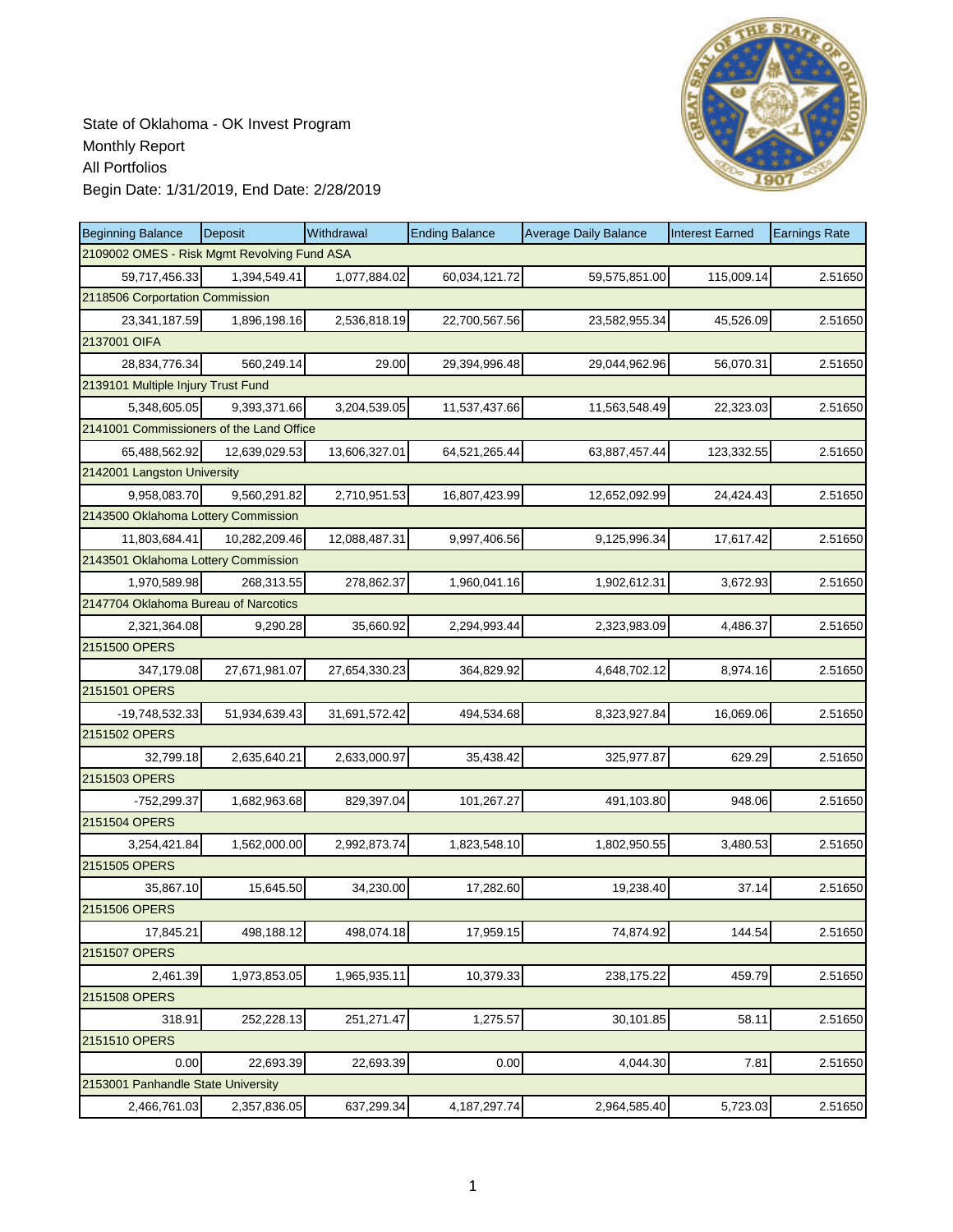| <b>Beginning Balance</b>                  | Deposit        | Withdrawal     | <b>Ending Balance</b> | <b>Average Daily Balance</b> | <b>Interest Earned</b> | <b>Earnings Rate</b> |  |  |  |
|-------------------------------------------|----------------|----------------|-----------------------|------------------------------|------------------------|----------------------|--|--|--|
| 2155701 OK Police Pension                 |                |                |                       |                              |                        |                      |  |  |  |
| 37,195,603.86                             | 4,849,716.01   | 11,558,199.80  | 30,487,120.07         | 37,688,020.79                | 72,755.43              | 2.51650              |  |  |  |
| 2169502 Tax Commission                    |                |                |                       |                              |                        |                      |  |  |  |
| 419,086,356.03                            | 362,349,954.14 | 415,324,095.07 | 366,112,215.10        | 175,402,490.98               | 338,608.50             | 2.51650              |  |  |  |
| 2169520 Tax Commission                    |                |                |                       |                              |                        |                      |  |  |  |
| 3,548,519.54                              | 3,698,616.40   | 4,942,802.61   | 2,304,333.33          | 6,102,050.30                 | 11,779.80              | 2.51650              |  |  |  |
| 2169521 Tax Commission                    |                |                |                       |                              |                        |                      |  |  |  |
| 69,188,292.89                             | 48,924,779.35  | 69,244,787.99  | 48,868,284.25         | 29,291,405.13                | 56,546.05              | 2.51650              |  |  |  |
| 2174007 State Treasurer                   |                |                |                       |                              |                        |                      |  |  |  |
| 956,263.21                                | 154,857.11     | 0.00           | 1,111,120.32          | 1,083,467.26                 | 2,091.60               | 2.51650              |  |  |  |
| 2183006 DHS - CSED                        |                |                |                       |                              |                        |                      |  |  |  |
| 6,588,345.99                              | 10,441,249.33  | 7,933,498.98   | 9,096,096.34          | 8,584,618.49                 | 16,572.31              | 2.51650              |  |  |  |
| 7200039 Oklahoma Boll Weevil Eradication  |                |                |                       |                              |                        |                      |  |  |  |
| 2,127,066.73                              | 59,911.43      | 28,071.07      | 2,158,907.09          | 2,159,426.78                 | 4,168.70               | 2.51650              |  |  |  |
| 7200320 Department of Wildlife            |                |                |                       |                              |                        |                      |  |  |  |
| 1,289,602.61                              | 1,642,759.49   | 1,729,742.64   | 1,202,619.46          | 1,228,293.38                 | 2,371.18               | 2.51650              |  |  |  |
| 7200359 OERB                              |                |                |                       |                              |                        |                      |  |  |  |
| 13,987,785.79                             | 1,720,018.86   | 1,132,339.17   | 14,575,465.48         | 14,795,790.42                | 28,562.77              | 2.51650              |  |  |  |
| 7200370 OIFA                              |                |                |                       |                              |                        |                      |  |  |  |
| 730,613.64                                | 134,513.77     | 221,958.51     | 643,168.90            | 587,055.97                   | 1,133.29               | 2.51650              |  |  |  |
| 7200391 Multiple Injury Trust Fund        |                |                |                       |                              |                        |                      |  |  |  |
| 83,951.31                                 | 115,262.31     | 97,248.59      | 101,965.03            | 93,667.94                    | 180.82                 | 2.51650              |  |  |  |
| 7200410 Commissioners of the Land Office  |                |                |                       |                              |                        |                      |  |  |  |
| 1,731,287.56                              | 3,698.63       | 2,771.19       | 1,732,215.00          | 1,732,436.64                 | 3,344.41               | 2.51650              |  |  |  |
| 7200435 Oklahoma Lottery Commission       |                |                |                       |                              |                        |                      |  |  |  |
| 13,091,733.64                             | 10,244,848.95  | 6,725,183.30   | 16,611,399.29         | 14,954,675.30                | 28,869.49              | 2.51650              |  |  |  |
| 7200515 OPERS                             |                |                |                       |                              |                        |                      |  |  |  |
| 94,264.41                                 | 1,107,191.75   | 650,109.67     | 551,346.49            | 283,083.70                   | 546.48                 | 2.51650              |  |  |  |
| 7200557 Oklahoma Police Pension           |                |                |                       |                              |                        |                      |  |  |  |
| 21.79                                     | 31,404.61      | 31,426.40      | 0.00                  | 4,752.17                     | 9.17                   | 2.51650              |  |  |  |
| 7200588 Real Estate Commission            |                |                |                       |                              |                        |                      |  |  |  |
| 471,963.67                                | 129,701.76     | 122,344.52     | 479,320.91            | 538,633.49                   | 1,039.81               | 2.51650              |  |  |  |
| 7200830 Department of Human Services      |                |                |                       |                              |                        |                      |  |  |  |
| 51,250.89                                 | 1.107.07       | 218.99         | 52,138.97             | 52,315.38                    | 100.99                 | 2.51650              |  |  |  |
| 7201825 University Hospitals Authority    |                |                |                       |                              |                        |                      |  |  |  |
| 24,191,510.01                             | 2,295,353.66   | 21,000,689.30  | 5,486,174.37          | 4,725,060.05                 | 9,121.57               | 2.51650              |  |  |  |
| 7205090 OMES Risk Management Division/DSC |                |                |                       |                              |                        |                      |  |  |  |
| 54,425,120.38                             | 743,115.03     | 1,583,336.18   | 53,584,899.23         | 53,834,103.23                | 103,924.89             | 2.51650              |  |  |  |
| 7205204 JM Davis Arms & Historical Museum |                |                |                       |                              |                        |                      |  |  |  |
| 3,325.46                                  | 6.95           | 0.00           | 3,332.41              | 3,331.17                     | 6.43                   | 2.51650              |  |  |  |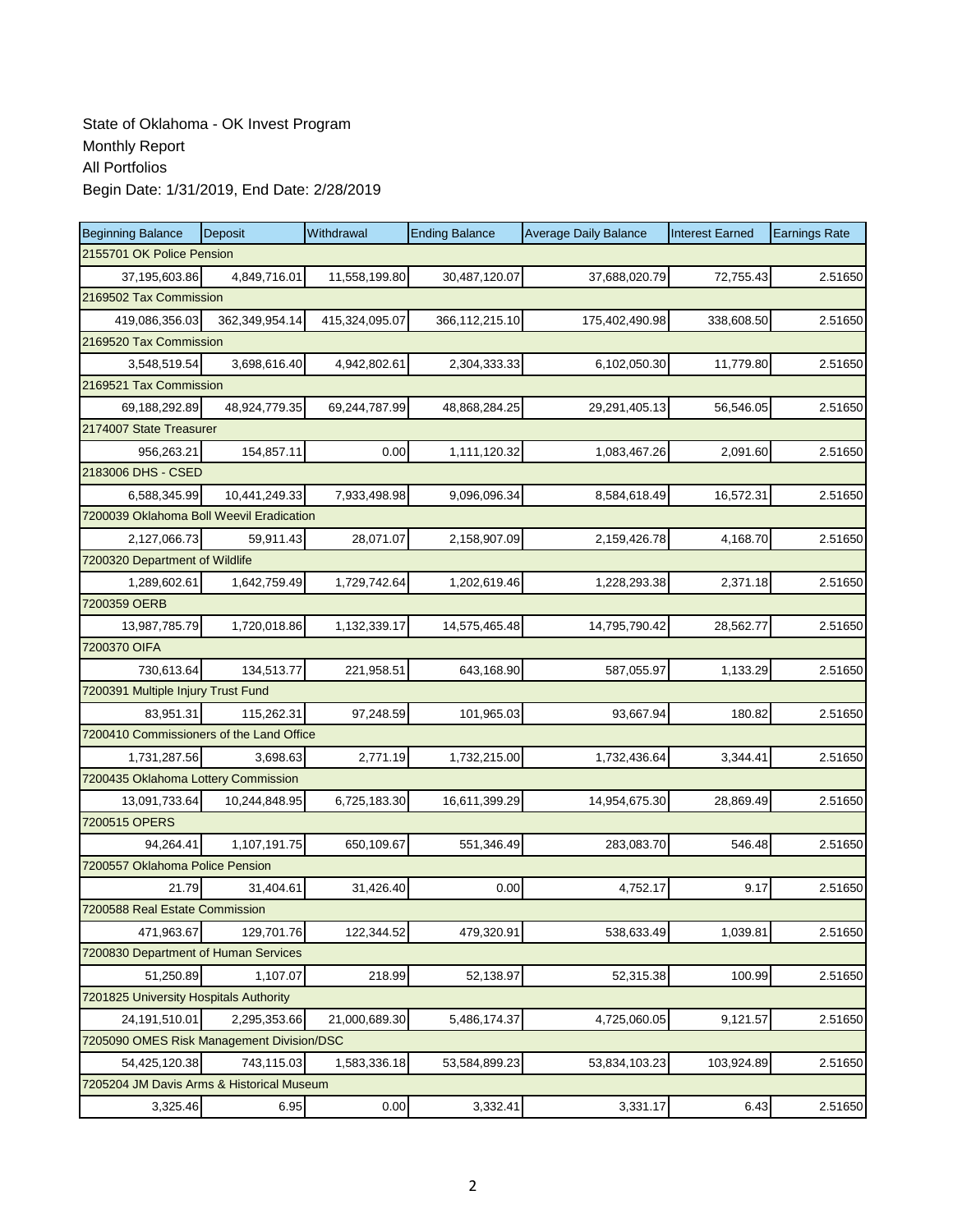| <b>Beginning Balance</b>                          | Deposit    | Withdrawal   | <b>Ending Balance</b> | <b>Average Daily Balance</b> | <b>Interest Earned</b> | <b>Earnings Rate</b> |
|---------------------------------------------------|------------|--------------|-----------------------|------------------------------|------------------------|----------------------|
| 7205320 Department of Wildlife                    |            |              |                       |                              |                        |                      |
| 693,347.55                                        | 46,209.86  | 51,367.58    | 688,189.83            | 682,035.34                   | 1,316.65               | 2.51650              |
| 7205359 Sustaining OK Energy Resources            |            |              |                       |                              |                        |                      |
| 4,591,148.82                                      | 121,640.79 | 16,043.16    | 4,696,746.45          | 4,683,520.00                 | 9,041.37               | 2.51650              |
| 7205435 Oklahoma Lottery Commission               |            |              |                       |                              |                        |                      |
| 178,110.25                                        | 7,502.23   | 0.00         | 185,612.48            | 182,742.80                   | 352.78                 | 2.51650              |
| 7205515 OPERS                                     |            |              |                       |                              |                        |                      |
| 335,904.82                                        | 40,601.02  | 300,796.45   | 75,709.39             | 315,860.41                   | 609.76                 | 2.51650              |
| 7205563 OK Bd for Private Vocational Schools      |            |              |                       |                              |                        |                      |
| 199,974.27                                        | 432.20     | 16,370.29    | 184,036.18            | 191,349.00                   | 369.39                 | 2.51650              |
| 7205630 Oklahoma Department of Securities         |            |              |                       |                              |                        |                      |
| 378,447.42                                        | 5,356.81   | 7,027.94     | 376,776.29            | 376,823.61                   | 727.45                 | 2.51650              |
| 7205807 Oklahoma Health Care Authority            |            |              |                       |                              |                        |                      |
| 2,086,612.06                                      | 38,722.78  | 0.00         | 2,125,334.84          | 2,118,420.06                 | 4,089.54               | 2.51650              |
| 7210270 State Election Board                      |            |              |                       |                              |                        |                      |
| 4,591,543.95                                      | 9,602.66   | 13,777.00    | 4,587,369.61          | 4,589,099.10                 | 8,859.10               | 2.51650              |
| 7210320 Department of Wildlife                    |            |              |                       |                              |                        |                      |
| 9,375,085.44                                      | 26,707.11  | 4,276.25     | 9,397,516.30          | 9,390,533.46                 | 18,128.10              | 2.51650              |
| 7210350 Oklahoma Historical Society               |            |              |                       |                              |                        |                      |
| 27.79                                             | 0.06       | 0.00         | 27.85                 | 27.84                        | 0.05                   | 2.51650              |
| 7210400 Office of Juvenile Affairs                |            |              |                       |                              |                        |                      |
| 43,136.84                                         | 93.96      | 0.00         | 43,230.80             | 43,214.02                    | 83.42                  | 2.51650              |
| 7210410 Commissioners of the Land Office          |            |              |                       |                              |                        |                      |
| 17,982,928.39                                     | 37,574.63  | 2,000,000.00 | 16,020,503.02         | 17,513,793.26                | 33,809.78              | 2.51650              |
| 7210515 OPERS                                     |            |              |                       |                              |                        |                      |
| 61,245.40                                         | 6,599.73   | 12,816.83    | 55,028.30             | 63,081.63                    | 121.78                 | 2.51650              |
| 7210570 State Board of Licensure for Professional |            |              |                       |                              |                        |                      |
| 593,270.48                                        | 932.99     | 0.00         | 594,203.47            | 594,036.86                   | 1,146.77               | 2.51650              |
| 7210588 Real Estate Commission                    |            |              |                       |                              |                        |                      |
| 286,027.11                                        | 9,959.44   | 509.85       | 295,476.70            | 293,700.81                   | 566.98                 | 2.51650              |
| 7215270 State of Oklahoma Election Board          |            |              |                       |                              |                        |                      |
| 5,246,112.73                                      | 10,961.55  | 0.00         | 5,257,074.28          | 5,255,116.86                 | 10,144.82              | 2.51650              |
| 7215320 Department of Wildlife                    |            |              |                       |                              |                        |                      |
| 3,139,985.79                                      | 7,848.60   | 0.00         | 3,147,834.39          | 3,146,110.17                 | 6,073.46               | 2.51650              |
| 7215566 Tourism & Recreation Department           |            |              |                       |                              |                        |                      |
| 12,917,062.55                                     | 507,143.66 | 1,512,193.41 | 11,912,012.80         | 12,575,618.53                | 24,276.80              | 2.51650              |
| 7215585 Department of Public Safety               |            |              |                       |                              |                        |                      |
| 682,787.79                                        | 788.08     | 83,356.97    | 600,218.90            | 628,695.04                   | 1,213.67               | 2.51650              |
| 7215670 JD McCarty Center                         |            |              |                       |                              |                        |                      |
| 1,154,345.88                                      | 6,221.37   | 70.00        | 1,160,497.25          | 1,155,794.30                 | 2,231.22               | 2.51650              |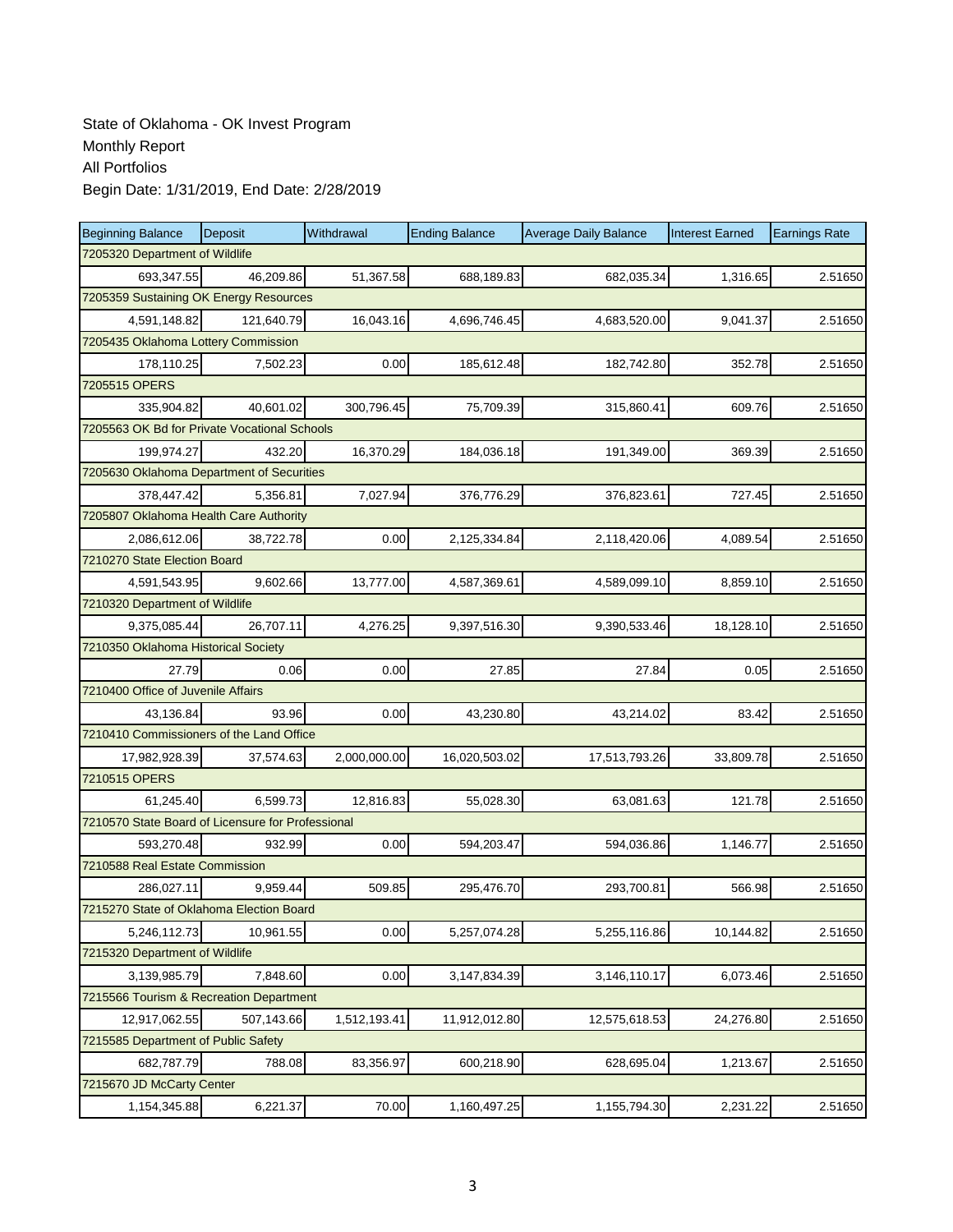| <b>Beginning Balance</b>                      | Deposit      | Withdrawal   | <b>Ending Balance</b> | <b>Average Daily Balance</b> | <b>Interest Earned</b> | <b>Earnings Rate</b> |
|-----------------------------------------------|--------------|--------------|-----------------------|------------------------------|------------------------|----------------------|
| 7216805 Department of Rehabilitation Services |              |              |                       |                              |                        |                      |
| 1,077,031.87                                  | 18,517.37    | 9,030.00     | 1,086,519.24          | 1,084,411.16                 | 2,093.42               | 2.51650              |
| 7220090 OSF Building Project Fund             |              |              |                       |                              |                        |                      |
| 0.42                                          | 0.00         | 0.00         | 0.42                  | 0.42                         | 0.00                   | 2.51650              |
| 7220320 Dept of Wildlife Conservation         |              |              |                       |                              |                        |                      |
| 4,093,165.30                                  | 19,974.05    | 35,396.05    | 4,077,743.30          | 4,076,908.12                 | 7,870.33               | 2.51650              |
| 7220585 Department of Public Safety           |              |              |                       |                              |                        |                      |
| 4.090.643.16                                  | 152.553.34   | 1,584.98     | 4,241,611.52          | 4,148,150.56                 | 8,007.86               | 2.51650              |
| 7220830 Department of Human Services          |              |              |                       |                              |                        |                      |
| 1.14                                          | 0.00         | 0.00         | 1.14                  | 1.14                         | 0.00                   | 2.51650              |
| 7225040 Department of Agriculture             |              |              |                       |                              |                        |                      |
| 423,415.19                                    | 2,446.88     | 2,666.66     | 423,195.41            | 424,842.99                   | 820.14                 | 2.51650              |
| 7225830 Department of Human Services          |              |              |                       |                              |                        |                      |
| 920,887.65                                    | 44,883.67    | 764,058.75   | 201,712.57            | 864,453.39                   | 1,668.80               | 2.51650              |
| 7230220 Oklahoma Crime Victims Compensation   |              |              |                       |                              |                        |                      |
| 2,859,711.27                                  | 285.454.23   | 371,063.07   | 2,774,102.43          | 2,850,646.68                 | 5,503.08               | 2.51650              |
| 7230345 Department of Transportation          |              |              |                       |                              |                        |                      |
| 4,191,111.75                                  | 445,811.85   | 0.00         | 4,636,923.60          | 4,348,340.16                 | 8,394.32               | 2.51650              |
| 7230695 Tax Commission                        |              |              |                       |                              |                        |                      |
| 850,079.95                                    | 773,938.34   | 1,571,078.01 | 52,940.28             | 83,951.24                    | 162.06                 | 2.51650              |
| 7230807 Health Care Authority                 |              |              |                       |                              |                        |                      |
| 40,856.27                                     | 6,603,720.46 | 6,602,878.20 | 41,698.53             | 2,379,228.52                 | 4,593.02               | 2.51650              |
| 7235605 Regents for Higher Education          |              |              |                       |                              |                        |                      |
| 4,658,668.76                                  | 978,323.52   | 4,995,469.00 | 641,523.28            | 3,795,619.99                 | 7,327.31               | 2.51650              |
| 7240807 Health Care Authority                 |              |              |                       |                              |                        |                      |
| 17,748,272.54                                 | 37,084.33    | 0.00         | 17,785,356.87         | 17,778,734.67                | 34,321.24              | 2.51650              |
| 7244090 OMES Dept of Central Services         |              |              |                       |                              |                        |                      |
| 664,314.18                                    | 215,963.30   | 174,743.86   | 705,533.62            | 736,864.20                   | 1,422.49               | 2.51650              |
| 7245807 Health Care Authority                 |              |              |                       |                              |                        |                      |
| 8,245,328.96                                  | 5.034.482.81 | 5,803,230.48 | 7,476,581.29          | 8,743,121.66                 | 16,878.30              | 2.51650              |
| 7255090 Department of Central Services        |              |              |                       |                              |                        |                      |
| 1,086,490.20                                  | 2,347.76     | 31,771.08    | 1,057,066.88          | 1,062,735.54                 | 2,051.57               | 2.51650              |
| 7255585 Oklahoma Dept of Public Safety        |              |              |                       |                              |                        |                      |
| 9,182.02                                      | 19.19        | 0.00         | 9,201.21              | 9,197.78                     | 17.76                  | 2.51650              |
| 7260090 OMES Risk Management Division         |              |              |                       |                              |                        |                      |
| 5,407,009.77                                  | 54,144.92    | 71,253.44    | 5,389,901.25          | 5,405,774.32                 | 10,435.66              | 2.51650              |
| 7265090 Risk Management Fund                  |              |              |                       |                              |                        |                      |
| 65,363.68                                     | 611,932.20   | 579,404.01   | 97,891.87             | 165,507.79                   | 319.51                 | 2.51650              |
| 7275740 OST - SEED                            |              |              |                       |                              |                        |                      |
| 38,458.06                                     | 281.21       | 725.68       | 38,013.59             | 38,305.80                    | 73.95                  | 2.51650              |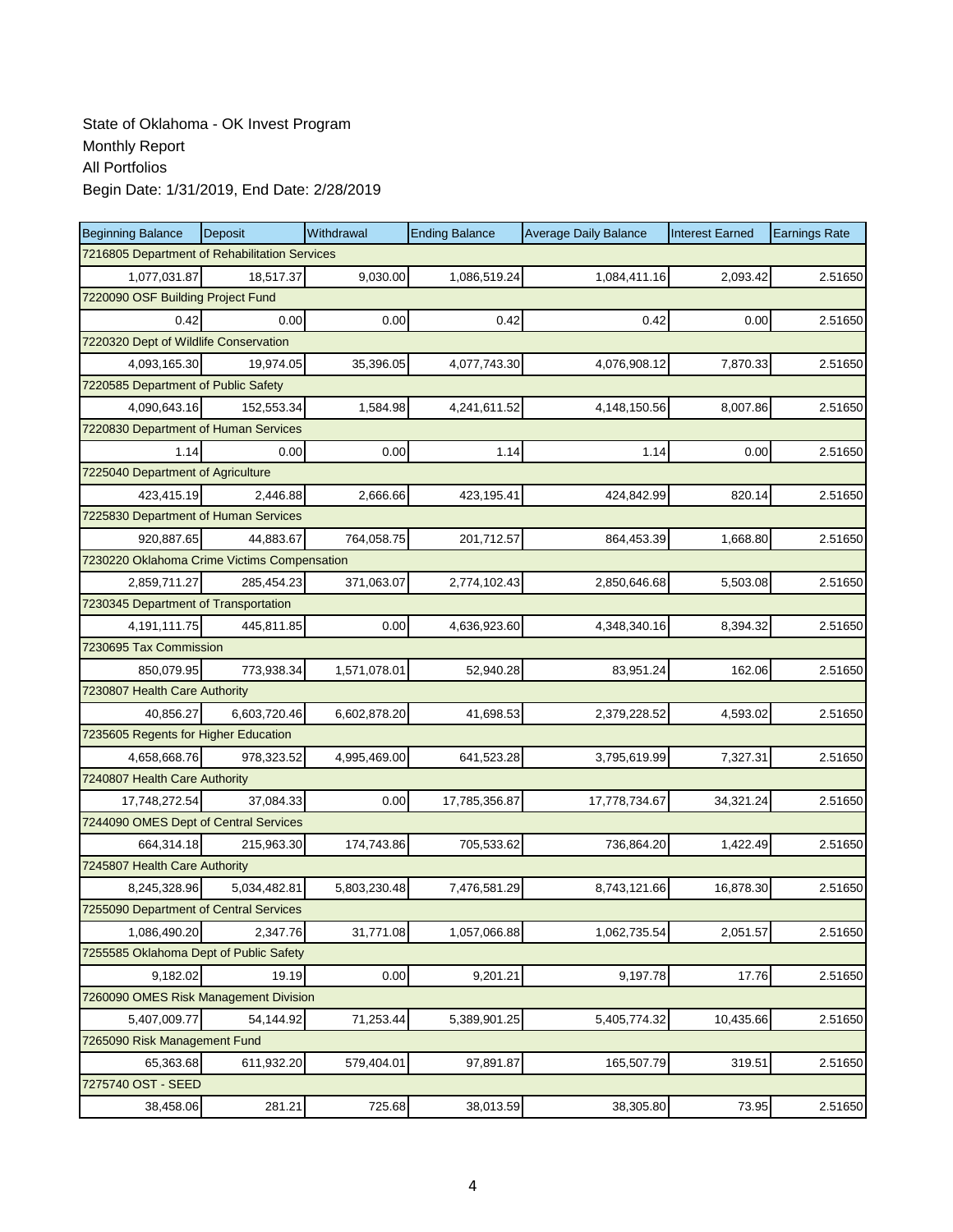| <b>Beginning Balance</b>                           | <b>Deposit</b> | Withdrawal   | <b>Ending Balance</b> | <b>Average Daily Balance</b> | <b>Interest Earned</b> | <b>Earnings Rate</b> |  |  |  |
|----------------------------------------------------|----------------|--------------|-----------------------|------------------------------|------------------------|----------------------|--|--|--|
| 7280090 OMES DCS Property Distribution             |                |              |                       |                              |                        |                      |  |  |  |
| 1,403,811.04                                       | 61,160.37      | 114,773.18   | 1,350,198.23          | 1,334,225.60                 | 2,575.68               | 2.51650              |  |  |  |
| 7280345 Department of Transportation               |                |              |                       |                              |                        |                      |  |  |  |
| 521,115.92                                         | 532,763.19     | 163,859.19   | 890,019.92            | 857,816.10                   | 1,655.98               | 2.51650              |  |  |  |
| 7285345 Department of Transportation               |                |              |                       |                              |                        |                      |  |  |  |
| 135,296,920.70                                     | 12,733,911.55  | 6,769,575.98 | 141,261,256.27        | 141,051,484.67               | 272,295.06             | 2.51650              |  |  |  |
| 7295090 Emergency & Transportation                 |                |              |                       |                              |                        |                      |  |  |  |
| 3,684,217.32                                       | 410,581.50     | 1,492,062.00 | 2,602,736.82          | 2,557,206.84                 | 4,936.60               | 2.51650              |  |  |  |
| 7296150 University of Science & Arts               |                |              |                       |                              |                        |                      |  |  |  |
| 39.48                                              | 0.08           | 0.00         | 39.56                 | 39.55                        | 0.08                   | 2.51650              |  |  |  |
| 7303000 Tobacco Litigation Escrow Fund             |                |              |                       |                              |                        |                      |  |  |  |
| 28,629.06                                          | 59.82          | 0.00         | 28,688.88             | 28,678.20                    | 55.36                  | 2.51650              |  |  |  |
| 7360566 Tourism & Recreation Department            |                |              |                       |                              |                        |                      |  |  |  |
| 6,194,786.54                                       | 14,989.28      | 2,600.55     | 6,207,175.27          | 6,206,969.84                 | 11,982.34              | 2.51650              |  |  |  |
| 7401105 OCIA NACEA Construction Series 2018B       |                |              |                       |                              |                        |                      |  |  |  |
| 25,056,660.16                                      | 52,354.92      | 0.00         | 25,109,015.08         | 25,099,665.99                | 48,454.05              | 2.51650              |  |  |  |
| 7402105 OCIA Tourism Construction Fund Series 2018 |                |              |                       |                              |                        |                      |  |  |  |
| 9,249,922.92                                       | 19,327.35      | 0.00         | 9,269,250.27          | 9,265,798.96                 | 17,887.31              | 2.51650              |  |  |  |
| 7403292 Oklahoma Department of Environmental Quali |                |              |                       |                              |                        |                      |  |  |  |
| 284,544.46                                         | 30,194.54      | 0.00         | 314,739.00            | 314,632.83                   | 607.39                 | 2.51650              |  |  |  |
| 7405220 District Attorneys Council                 |                |              |                       |                              |                        |                      |  |  |  |
| 4,315,444.91                                       | 9,198.82       | 171,155.57   | 4,153,488.16          | 4,278,786.22                 | 8,260.05               | 2.51650              |  |  |  |
| 7406105 OCIA Tourism Revenue Fund Series 2018A     |                |              |                       |                              |                        |                      |  |  |  |
| 43,605.96                                          | 47.34          | 0.00         | 43,653.30             | 43,644.85                    | 84.25                  | 2.51650              |  |  |  |
| 7408105 OCIA                                       |                |              |                       |                              |                        |                      |  |  |  |
| 540,313.75                                         | 538,786.97     | 0.00         | 1,079,100.72          | 579,318.84                   | 1,118.36               | 2.51650              |  |  |  |
| 7409105 OCIA NACEA Revenue Series 2018B            |                |              |                       |                              |                        |                      |  |  |  |
| 99.66                                              | 89,027.51      | 88,961.35    | 165.82                | 31,925.92                    | 61.63                  | 2.51650              |  |  |  |
| 7410105 OCIA Capitol Repair Construction Series 20 |                |              |                       |                              |                        |                      |  |  |  |
| 62,854,591.70                                      | 140,946.71     | 1,874,017.15 | 61,121,521.26         | 61,914,651.52                | 119,524.11             | 2.51650              |  |  |  |
| 7412105 OCIA                                       |                |              |                       |                              |                        |                      |  |  |  |
| 2,800.63                                           | 1,256,373.75   | 0.00         | 1,259,174.38          | 989,993.95                   | 1,911.15               | 2.51650              |  |  |  |
| 7415105 OCIA DOC Construction Series 2018D         |                |              |                       |                              |                        |                      |  |  |  |
| 116,347,272.40                                     | 243,614.44     | 494,150.25   | 116,096,736.59        | 116,384,011.15               | 224,675.35             | 2.51650              |  |  |  |
| 7416000 OSF - Oil Overcharge                       |                |              |                       |                              |                        |                      |  |  |  |
| 278,214.29                                         | 581.32         | 0.00         | 278,795.61            | 278,691.80                   | 538.00                 | 2.51650              |  |  |  |
| 7416160 Department of Commerce                     |                |              |                       |                              |                        |                      |  |  |  |
| 2,772,918.88                                       | 10,343.71      | 0.00         | 2,783,262.59          | 2,778,810.87                 | 5,364.40               | 2.51650              |  |  |  |
| 7419105 OCIA                                       |                |              |                       |                              |                        |                      |  |  |  |
| 1,785,581.34                                       | 1,070,873.85   | 2,138,704.16 | 717,751.03            | 840,715.83                   | 1,622.97               | 2.51650              |  |  |  |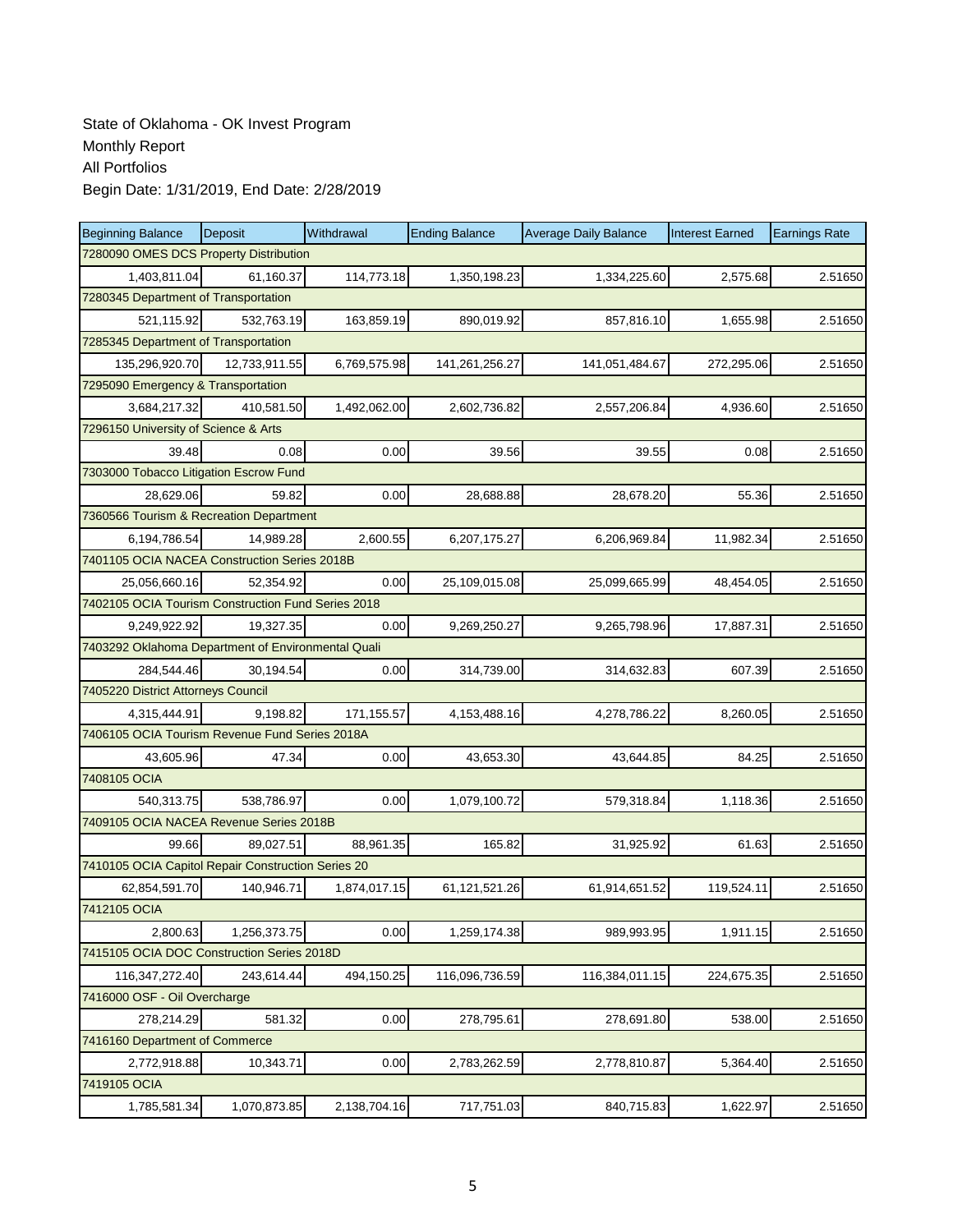| <b>Beginning Balance</b>                       | Deposit       | Withdrawal    | <b>Ending Balance</b> | <b>Average Daily Balance</b> | <b>Interest Earned</b> | <b>Earnings Rate</b> |  |  |  |
|------------------------------------------------|---------------|---------------|-----------------------|------------------------------|------------------------|----------------------|--|--|--|
| 7426000 OSF - Oil Overcharge                   |               |               |                       |                              |                        |                      |  |  |  |
| 2,324,622.40                                   | 4,857.21      | 0.00          | 2,329,479.61          | 2,328,612.25                 | 4,495.31               | 2.51650              |  |  |  |
| 7426160 Department of Commerce                 |               |               |                       |                              |                        |                      |  |  |  |
| 11,815,486.97                                  | 138,075.08    | 0.00          | 11,953,562.05         | 11,902,658.05                | 22,977.67              | 2.51650              |  |  |  |
| 7428105 OCIA Endowed Chairs Fund               |               |               |                       |                              |                        |                      |  |  |  |
| 961,138.85                                     | 958,422.93    | 0.00          | 1,919,561.78          | 1,030,523.18                 | 1,989.39               | 2.51650              |  |  |  |
| 7429105 OCIA                                   |               |               |                       |                              |                        |                      |  |  |  |
| 756.76                                         | 197,754.13    | 0.00          | 198,510.89            | 99,634.33                    | 192.34                 | 2.51650              |  |  |  |
| 7430010 Oklahoma State University              |               |               |                       |                              |                        |                      |  |  |  |
| 1,393,594.31                                   | 5,601,787.61  | 5,829,525.90  | 1,165,856.02          | 1,713,407.59                 | 3,307.67               | 2.51650              |  |  |  |
| 7430011 Oklahoma State University              |               |               |                       |                              |                        |                      |  |  |  |
| 810,781.33                                     | 1,937,724.59  | 1,787,122.79  | 961,383.13            | 1,036,942.41                 | 2,001.78               | 2.51650              |  |  |  |
| 7430012 Oklahoma State University              |               |               |                       |                              |                        |                      |  |  |  |
| 329,869.42                                     | 1,085,950.90  | 1,018,335.03  | 397,485.29            | 460,722.38                   | 889.41                 | 2.51650              |  |  |  |
| 7430013 Oklahoma State University              |               |               |                       |                              |                        |                      |  |  |  |
| 1,927,049.87                                   | 4,031.57      | 17,415.44     | 1,913,666.00          | 1,920,622.91                 | 3,707.70               | 2.51650              |  |  |  |
| 7430014 Oklahoma State University              |               |               |                       |                              |                        |                      |  |  |  |
| 2,815,935.01                                   | 401,898.48    | 485,735.86    | 2,732,097.63          | 2,987,346.42                 | 5,766.97               | 2.51650              |  |  |  |
| 7430015 Oklahoma State University              |               |               |                       |                              |                        |                      |  |  |  |
| 1,862,907.66                                   | 1,702,853.49  | 3,139,909.06  | 425,852.09            | 908,127.08                   | 1,753.11               | 2.51650              |  |  |  |
| 7430016 Oklahoma State University              |               |               |                       |                              |                        |                      |  |  |  |
| 164,633.55                                     | 344.00        | 720.02        | 164,257.53            | 164,401.77                   | 317.37                 | 2.51650              |  |  |  |
| 7430420 Langston University                    |               |               |                       |                              |                        |                      |  |  |  |
| 198,654.02                                     | 1,259,011.81  | 1,432,965.03  | 24,700.80             | 240,932.15                   | 465.11                 | 2.51650              |  |  |  |
| 7430461 Rogers State College                   |               |               |                       |                              |                        |                      |  |  |  |
| 1,269,437.55                                   | 70,832.08     | 151,430.43    | 1,188,839.20          | 1,225,605.68                 | 2,365.99               | 2.51650              |  |  |  |
| 7430505 Northwestern Oklahoma State University |               |               |                       |                              |                        |                      |  |  |  |
| 328.329.50                                     | 38,020.13     | 22,631.32     | 343,718.31            | 316,279.75                   | 610.57                 | 2.51650              |  |  |  |
| 7430665 Southwestern Oklahoma State University |               |               |                       |                              |                        |                      |  |  |  |
| 2,629,767.22                                   | 97,168.59     | 99,551.04     | 2,627,384.77          | 2,633,932.27                 | 5,084.72               | 2.51650              |  |  |  |
| 7430760 University of Oklahoma                 |               |               |                       |                              |                        |                      |  |  |  |
| 15,754,366.13                                  | 10,257,548.80 | 7,860,510.68  | 18,151,404.25         | 16,887,695.92                | 32,601.12              | 2.51650              |  |  |  |
| 7430770 OUHSC                                  |               |               |                       |                              |                        |                      |  |  |  |
| 57,867,604.94                                  | 12,583,789.72 | 10,248,513.77 | 60,202,880.89         | 60,139,817.12                | 116,097.86             | 2.51650              |  |  |  |
| 7430773 Oklahoma State University              |               |               |                       |                              |                        |                      |  |  |  |
| 3,487,911.42                                   | 493,136.67    | 405,820.32    | 3,575,227.77          | 3,733,099.90                 | 7,206.62               | 2.51650              |  |  |  |
| 7432105 OCIA 2009A Construction Fund           |               |               |                       |                              |                        |                      |  |  |  |
| 184,601.82                                     | 184,326.45    | 184,288.55    | 184,639.72            | 164,887.75                   | 318.31                 | 2.51650              |  |  |  |
| 7434105 OCIA                                   |               |               |                       |                              |                        |                      |  |  |  |
| 274,840.81                                     | 245,273.22    | 225,366.66    | 294,747.37            | 127,136.61                   | 245.43                 | 2.51650              |  |  |  |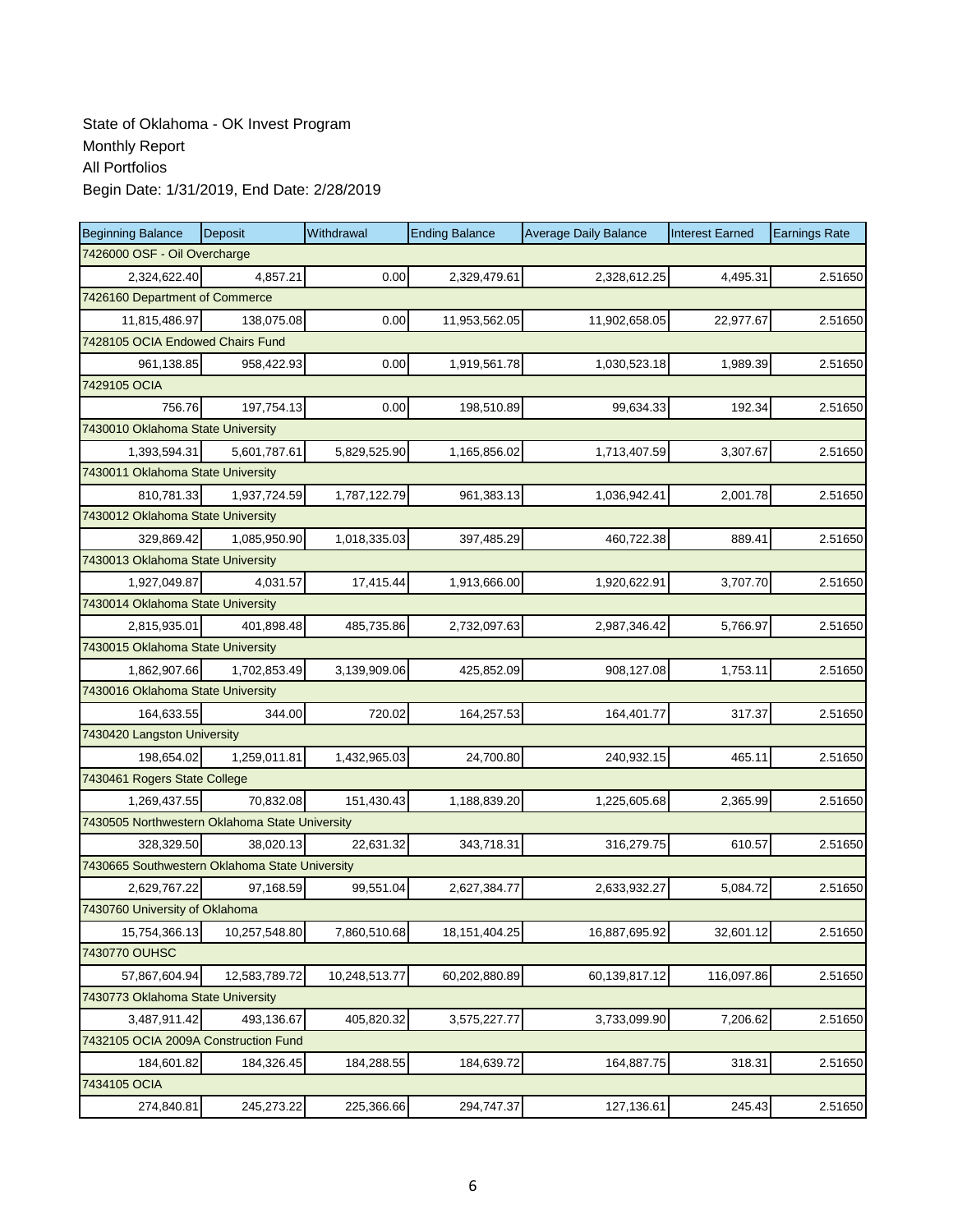| <b>Beginning Balance</b>                 | <b>Deposit</b>               | Withdrawal   | <b>Ending Balance</b> | <b>Average Daily Balance</b> | <b>Interest Earned</b> | <b>Earnings Rate</b> |  |  |  |
|------------------------------------------|------------------------------|--------------|-----------------------|------------------------------|------------------------|----------------------|--|--|--|
|                                          | 7436000 OSF - Oil Overcharge |              |                       |                              |                        |                      |  |  |  |
| 2,549.59                                 | 5.33                         | 0.00         | 2,554.92              | 2,553.97                     | 4.93                   | 2.51650              |  |  |  |
| 7440105 OCIA Operations & Maintenance    |                              |              |                       |                              |                        |                      |  |  |  |
| 3,902.06                                 | 8.15                         | 0.00         | 3,910.21              | 3,908.75                     | 7.55                   | 2.51650              |  |  |  |
| 7442105 OCIA                             |                              |              |                       |                              |                        |                      |  |  |  |
| 3,100.96                                 | 1,178,692.74                 | 0.00         | 1,181,793.70          | 929,236.86                   | 1,793.86               | 2.51650              |  |  |  |
| 7443105 OCIA                             |                              |              |                       |                              |                        |                      |  |  |  |
| 548,673.73                               | 288,838.22                   | 417,858.33   | 419,653.62            | 326,153.19                   | 629.63                 | 2.51650              |  |  |  |
| 7444835 Water Resources Board            |                              |              |                       |                              |                        |                      |  |  |  |
| 7,821,763.90                             | 9,077.30                     | 61,284.29    | 7,769,556.91          | 7,802,126.64                 | 15,061.74              | 2.51650              |  |  |  |
| 7445105 Oklahoma Capital Improvement     |                              |              |                       |                              |                        |                      |  |  |  |
| 968.84                                   | 1,600,664.48                 | 1,600,662.50 | 970.82                | 229,636.54                   | 443.31                 | 2.51650              |  |  |  |
| 7445835 Water Resources Board            |                              |              |                       |                              |                        |                      |  |  |  |
| 4,188,636.02                             | 9,173.70                     | 106,617.29   | 4,091,192.43          | 4, 151, 964. 34              | 8,015.22               | 2.51650              |  |  |  |
| 7446105 Capital Improvement Authority    |                              |              |                       |                              |                        |                      |  |  |  |
| 2,082,283.90                             | 27,352.00                    | 152,455.84   | 1,957,180.06          | 1,996,543.11                 | 3,854.26               | 2.51650              |  |  |  |
| 7447105 OCIA                             |                              |              |                       |                              |                        |                      |  |  |  |
| 65,162.91                                | 177,870.18                   | 242,225.01   | 808.08                | 119,566.54                   | 230.82                 | 2.51650              |  |  |  |
| 7448105 OCIA                             |                              |              |                       |                              |                        |                      |  |  |  |
| 707.20                                   | 1.48                         | 0.00         | 708.68                | 708.42                       | 1.37                   | 2.51650              |  |  |  |
| 7449105 OCIA                             |                              |              |                       |                              |                        |                      |  |  |  |
| 4,020.42                                 | 660,793.86                   | 0.00         | 664,814.28            | 334,420.05                   | 645.59                 | 2.51650              |  |  |  |
| 7455105 OCIA                             |                              |              |                       |                              |                        |                      |  |  |  |
| 427.42                                   | 704,625.87                   | 704,625.00   | 428.29                | 101,088.85                   | 195.15                 | 2.51650              |  |  |  |
| 7455160 Department of Commerce           |                              |              |                       |                              |                        |                      |  |  |  |
| 191,114.22                               | 294,792.77                   | 408,709.52   | 77,197.47             | 318,495.34                   | 614.84                 | 2.51650              |  |  |  |
| 7460100 Cameron University               |                              |              |                       |                              |                        |                      |  |  |  |
| 666,175.80                               | 1,395.82                     | 7,978.16     | 659,593.46            | 665,777.84                   | 1,285.26               | 2.51650              |  |  |  |
| 7460760 University of Oklahoma           |                              |              |                       |                              |                        |                      |  |  |  |
| 161,051.29                               | 336.51                       | 0.00         | 161,387.80            | 161,327.71                   | 311.44                 | 2.51650              |  |  |  |
| 7462105 OK Capital Improvement Authority |                              |              |                       |                              |                        |                      |  |  |  |
| 1,096.57                                 | 491,924.43                   | 0.00         | 493,021.00            | 387,625.27                   | 748.30                 | 2.51650              |  |  |  |
| 7464105 OCIA                             |                              |              |                       |                              |                        |                      |  |  |  |
| 23,291,147.95                            | 48,859.24                    | 375,879.93   | 22,964,127.26         | 23,228,349.99                | 44,841.53              | 2.51650              |  |  |  |
| 7470010 Oklahoma State University        |                              |              |                       |                              |                        |                      |  |  |  |
| 8,823,266.00                             | 18,770.30                    | 1,342,377.45 | 7,499,658.85          | 7,902,447.19                 | 15,255.40              | 2.51650              |  |  |  |
| 7470014 Oklahoma State University        |                              |              |                       |                              |                        |                      |  |  |  |
| 3,594,023.58                             | 7,528.76                     | 13,918.92    | 3,587,633.42          | 3,592,686.48                 | 6,935.56               | 2.51650              |  |  |  |
| 7470230 East Central University          |                              |              |                       |                              |                        |                      |  |  |  |
| 0.11                                     | 0.00                         | 0.00         | 0.11                  | 0.11                         | 0.00                   | 2.51650              |  |  |  |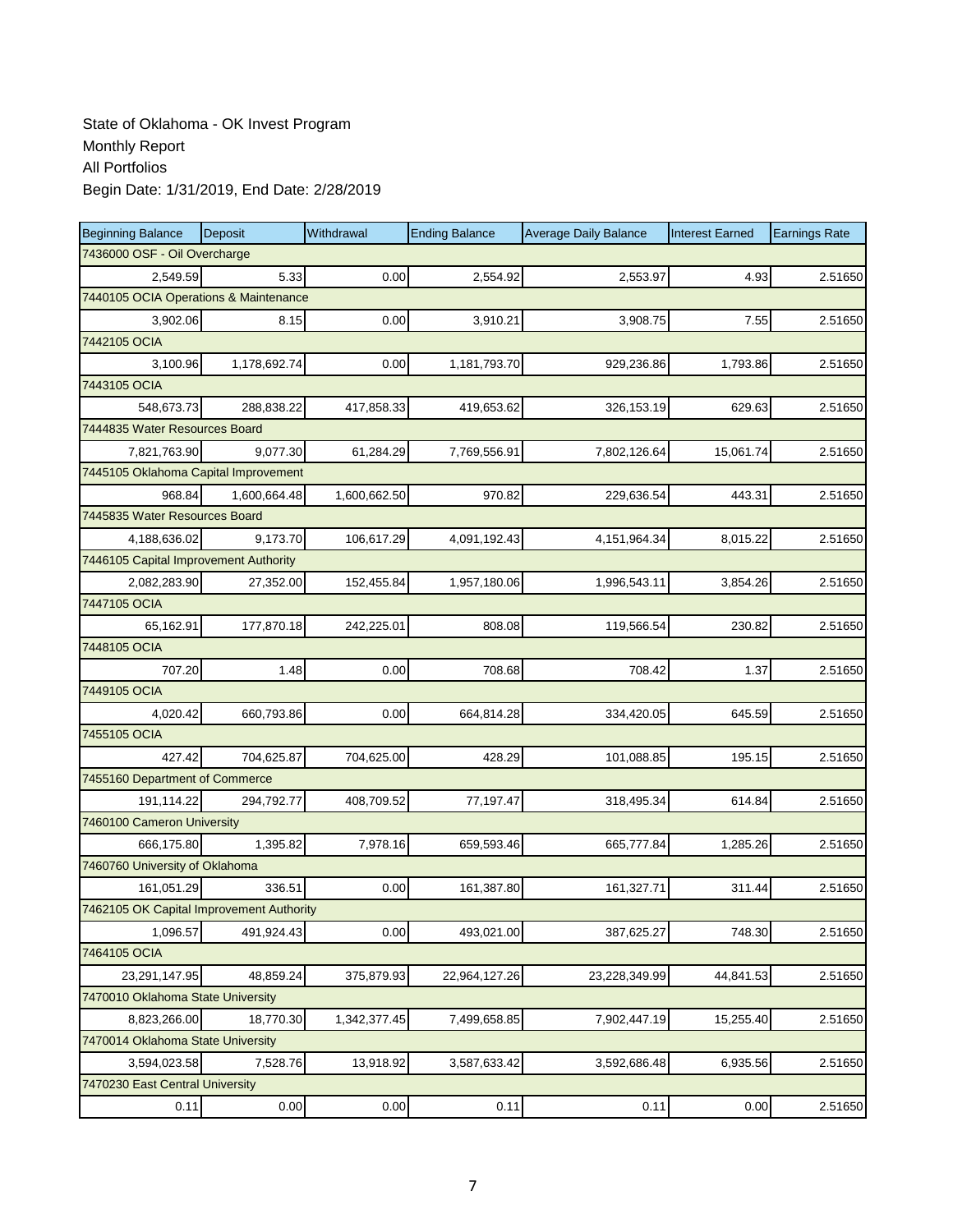| <b>Beginning Balance</b>                       | Deposit      | Withdrawal   | <b>Ending Balance</b> | <b>Average Daily Balance</b> | <b>Interest Earned</b> | <b>Earnings Rate</b> |  |  |  |
|------------------------------------------------|--------------|--------------|-----------------------|------------------------------|------------------------|----------------------|--|--|--|
| 7471835 Water Resources Board                  |              |              |                       |                              |                        |                      |  |  |  |
| 833,298.80                                     | 0.00         | 71,258.85    | 762,039.95            | 774,764.74                   | 1,495.66               | 2.51650              |  |  |  |
| 7472835 Water Resources Board                  |              |              |                       |                              |                        |                      |  |  |  |
| 102,999,598.28                                 | 215,213.66   | 0.00         | 103,214,811.94        | 103,176,380.93               | 199,178.47             | 2.51650              |  |  |  |
| 7473835 Water Resources Board                  |              |              |                       |                              |                        |                      |  |  |  |
| 67,215,129.06                                  | 140,443.41   | 3,078,445.11 | 64,277,127.36         | 65,791,270.74                | 127,007.80             | 2.51650              |  |  |  |
| 7475750 Tulsa Community College                |              |              |                       |                              |                        |                      |  |  |  |
| 5,720.14                                       | 11.95        | 0.00         | 5,732.09              | 5,729.96                     | 11.06                  | 2.51650              |  |  |  |
| 7475770 University of Oklahoma Health Sciences |              |              |                       |                              |                        |                      |  |  |  |
| 0.37                                           | 0.00         | 0.37         | 0.00                  | 0.15                         | 0.00                   | 2.51650              |  |  |  |
| 7476760 University of Oklahoma                 |              |              |                       |                              |                        |                      |  |  |  |
| 21,174,037.18                                  | 180,067.86   | 5,396,995.61 | 15,957,109.43         | 17,859,006.26                | 34,476.20              | 2.51650              |  |  |  |
| 7479010 Oklahoma State University              |              |              |                       |                              |                        |                      |  |  |  |
| 3,336,288.48                                   | 10,220.70    | 1,252,724.64 | 2,093,784.54          | 2,976,130.70                 | 5,745.32               | 2.51650              |  |  |  |
| 7480230 East Central University                |              |              |                       |                              |                        |                      |  |  |  |
| 0.68                                           | 0.00         | 0.00         | 0.68                  | 0.68                         | 0.00                   | 2.51650              |  |  |  |
| 7481230 East Central University                |              |              |                       |                              |                        |                      |  |  |  |
| 0.04                                           | 0.00         | 0.00         | 0.04                  | 0.04                         | 0.00                   | 2.51650              |  |  |  |
| 7481633 Oklahoma City Community College        |              |              |                       |                              |                        |                      |  |  |  |
| 0.03                                           | 0.00         | 0.00         | 0.03                  | 0.03                         | 0.00                   | 2.51650              |  |  |  |
| 7482105 OCIA                                   |              |              |                       |                              |                        |                      |  |  |  |
| 2,948.69                                       | 1,247,703.38 | 0.00         | 1,250,652.07          | 983,329.29                   | 1,898.28               | 2.51650              |  |  |  |
| 7483633 OCCC 2010 Bond                         |              |              |                       |                              |                        |                      |  |  |  |
| 0.06                                           | 0.00         | 0.00         | 0.06                  | 0.06                         | 0.00                   | 2.51650              |  |  |  |
| 7486010 Oklahoma State University              |              |              |                       |                              |                        |                      |  |  |  |
| 11,640.85                                      | 24.32        | 0.00         | 11,665.17             | 11,660.83                    | 22.51                  | 2.51650              |  |  |  |
| 7488105 OCIA                                   |              |              |                       |                              |                        |                      |  |  |  |
| 1,304,465.37                                   | 853,292.82   | 850,435.73   | 1,307,322.46          | 636,411.76                   | 1,228.57               | 2.51650              |  |  |  |
| 7489105 OCIA                                   |              |              |                       |                              |                        |                      |  |  |  |
| 852.30                                         | 13,604.90    | 0.00         | 14,457.20             | 11,541.93                    | 22.28                  | 2.51650              |  |  |  |
| 7518410 Commissioners of the Land Office       |              |              |                       |                              |                        |                      |  |  |  |
| 1,164,775.76                                   | 0.00         | 0.00         | 1,164,775.76          | 1,164,775.76                 | 2,248.56               | 2.51650              |  |  |  |
| 7519410 Commissioners of the Land Office       |              |              |                       |                              |                        |                      |  |  |  |
| 4,544,246.28                                   | 0.00         | 701,793.87   | 3,842,452.41          | 4,217,823.91                 | 8,142.36               | 2.51650              |  |  |  |
| 7600010 Oklahoma State University              |              |              |                       |                              |                        |                      |  |  |  |
| 2,657,930.55                                   | 498,158.72   | 432,880.17   | 2,723,209.10          | 2,519,939.44                 | 4,864.66               | 2.51650              |  |  |  |
| 7600120 University of Central Oklahoma         |              |              |                       |                              |                        |                      |  |  |  |
| 4,747,572.44                                   | 60,692.00    | 146,827.34   | 4,661,437.10          | 4,652,230.81                 | 8,980.97               | 2.51650              |  |  |  |
| 7600150 University of Science & Arts           |              |              |                       |                              |                        |                      |  |  |  |
| 773,466.73                                     | 62,218.65    | 14,363.06    | 821,322.32            | 786,289.36                   | 1,517.90               | 2.51650              |  |  |  |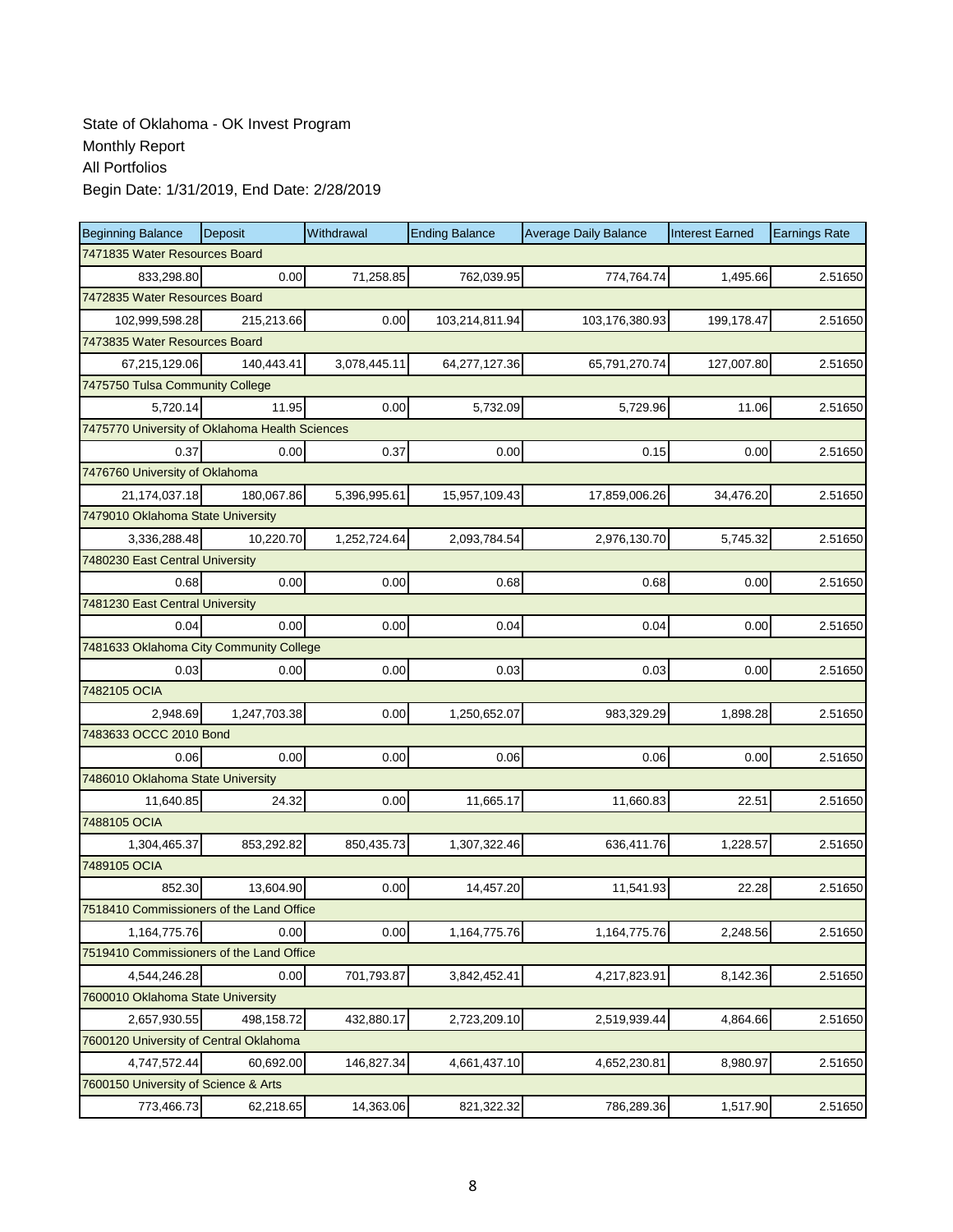| <b>Beginning Balance</b>                       | Deposit    | Withdrawal | <b>Ending Balance</b> | <b>Average Daily Balance</b> | <b>Interest Earned</b> | <b>Earnings Rate</b> |  |  |  |
|------------------------------------------------|------------|------------|-----------------------|------------------------------|------------------------|----------------------|--|--|--|
| 7600230 East Central University                |            |            |                       |                              |                        |                      |  |  |  |
| 1,232,430.99                                   | 63,303.75  | 9,146.60   | 1,286,588.14          | 1,254,733.81                 | 2,422.22               | 2.51650              |  |  |  |
| 7600420 Langston University                    |            |            |                       |                              |                        |                      |  |  |  |
| 1,605,310.45                                   | 57,887.09  | 49,537.74  | 1,613,659.80          | 1,593,885.45                 | 3,076.94               | 2.51650              |  |  |  |
| 7600485 Northeastern State University          |            |            |                       |                              |                        |                      |  |  |  |
| 2,520,430.72                                   | 82,945.28  | 20,568.32  | 2,582,807.68          | 2,552,308.49                 | 4,927.14               | 2.51650              |  |  |  |
| 7600490 Northern Oklahoma College              |            |            |                       |                              |                        |                      |  |  |  |
| 952,509.16                                     | 56,529.82  | 9,172.21   | 999,866.77            | 972,273.84                   | 1,876.94               | 2.51650              |  |  |  |
| 7600505 Northwestern Oklahoma State University |            |            |                       |                              |                        |                      |  |  |  |
| 1,712,578.18                                   | 11,203.92  | 1,708.55   | 1,722,073.55          | 1,715,176.13                 | 3,311.09               | 2.51650              |  |  |  |
| 7600530 Panhandle State University             |            |            |                       |                              |                        |                      |  |  |  |
| 152,151.86                                     | 59,148.07  | 54,630.47  | 156,669.46            | 143,030.95                   | 276.12                 | 2.51650              |  |  |  |
| 7600660 Southeastern Oklahoma State Unversity  |            |            |                       |                              |                        |                      |  |  |  |
| 163,535.03                                     | 60,976.65  | 83,562.09  | 140,949.59            | 140,679.16                   | 271.58                 | 2.51650              |  |  |  |
| 7600665 Southwestern Oklahoma State University |            |            |                       |                              |                        |                      |  |  |  |
| 2,629,557.18                                   | 66,092.89  | 34,565.00  | 2,661,085.07          | 2,624,807.73                 | 5,067.10               | 2.51650              |  |  |  |
| 7600760 University of Oklahoma                 |            |            |                       |                              |                        |                      |  |  |  |
| 3,145,915.18                                   | 499,102.90 | 0.00       | 3,645,018.08          | 3,327,646.46                 | 6,423.91               | 2.51650              |  |  |  |
| 7650010 Oklahoma State University              |            |            |                       |                              |                        |                      |  |  |  |
| 5,962,429.36                                   | 499,388.51 | 880,090.44 | 5,581,727.43          | 5,663,363.12                 | 10,932.93              | 2.51650              |  |  |  |
| 7650120 University of Central Oklahoma         |            |            |                       |                              |                        |                      |  |  |  |
| 983,384.34                                     | 50,504.97  | 18,658.00  | 1,015,231.31          | 991,196.12                   | 1,913.47               | 2.51650              |  |  |  |
| 7650150 University of Science & Arts           |            |            |                       |                              |                        |                      |  |  |  |
| 172,864.12                                     | 48,818.53  | 0.00       | 221,682.65            | 190,443.95                   | 367.65                 | 2.51650              |  |  |  |
| 7650230 East Central University                |            |            |                       |                              |                        |                      |  |  |  |
| 2,086,136.39                                   | 52,812.25  | 0.00       | 2,138,948.64          | 2,106,996.77                 | 4,067.49               | 2.51650              |  |  |  |
| 7650420 Langston University                    |            |            |                       |                              |                        |                      |  |  |  |
| 1,963,038.60                                   | 113,582.38 | 226,233.65 | 1,850,387.33          | 1,852,375.09                 | 3,575.95               | 2.51650              |  |  |  |
| 7650485 Northeastern State University          |            |            |                       |                              |                        |                      |  |  |  |
| 832,158.74                                     | 61,997.17  | 5,425.94   | 888,729.97            | 858,217.05                   | 1,656.76               | 2.51650              |  |  |  |
| 7650490 Northern Oklahoma College              |            |            |                       |                              |                        |                      |  |  |  |
| 3,531,356.30                                   | 168,659.00 | 642,154.60 | 3,057,860.70          | 3,455,221.28                 | 6,670.19               | 2.51650              |  |  |  |
| 7650505 Northwestern Oklahoma State University |            |            |                       |                              |                        |                      |  |  |  |
| 639,969.85                                     | 49,814.68  | 0.00       | 689,784.53            | 658,367.94                   | 1,270.96               | 2.51650              |  |  |  |
| 7650530 Panhandle State University             |            |            |                       |                              |                        |                      |  |  |  |
| 105,569.65                                     | 48,686.89  | 13,097.35  | 141,159.19            | 116,492.67                   | 224.89                 | 2.51650              |  |  |  |
| 7650660 Southeastern Oklahoma State Unversity  |            |            |                       |                              |                        |                      |  |  |  |
| 80,749.87                                      | 48,675.25  | 62,334.76  | 67,090.36             | 64,818.38                    | 125.13                 | 2.51650              |  |  |  |
| 7650665 Southwestern Oklahoma State University |            |            |                       |                              |                        |                      |  |  |  |
| 1,317,979.43                                   | 51,204.09  | 0.00       | 1,369,183.52          | 1,337,518.83                 | 2,582.03               | 2.51650              |  |  |  |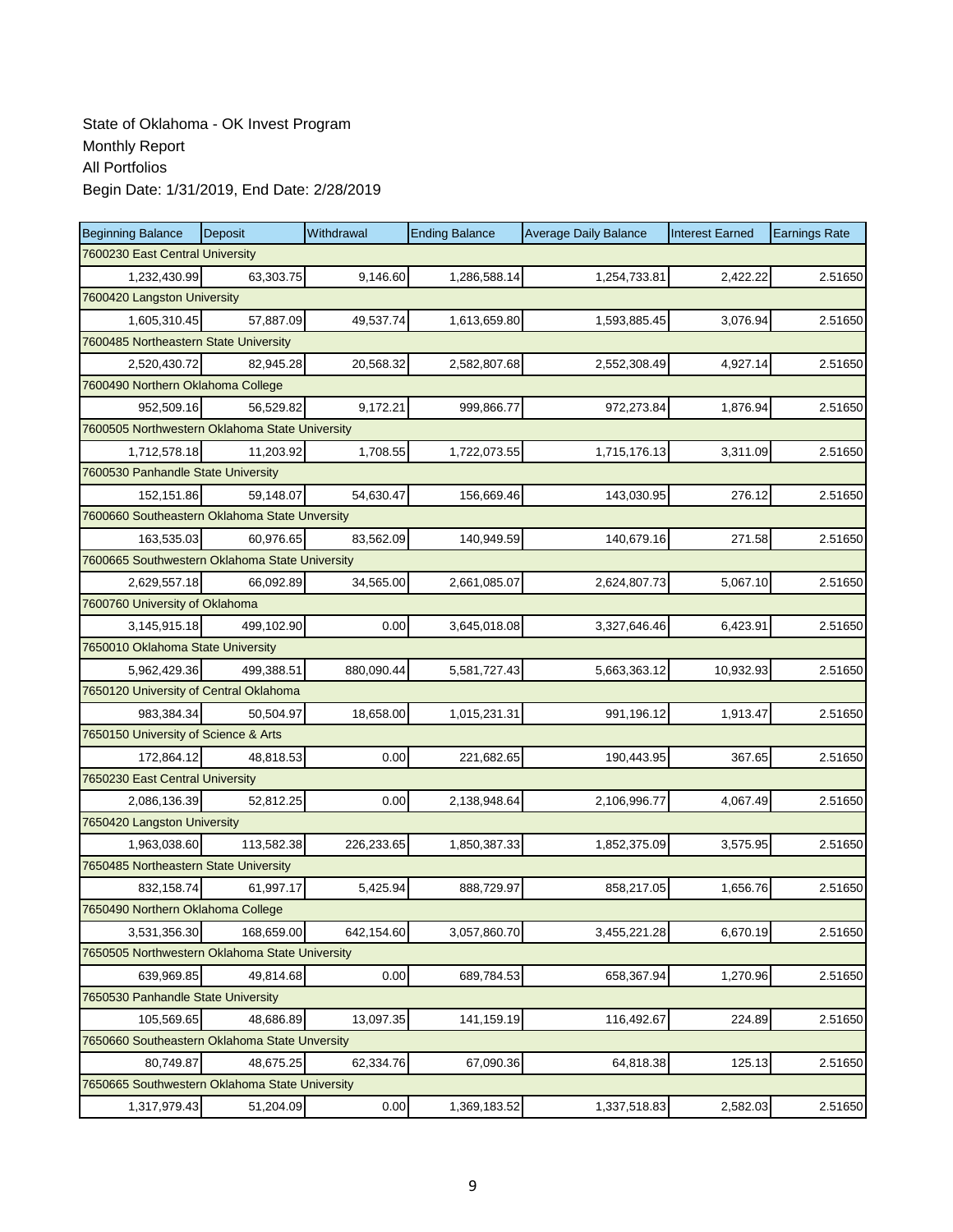| <b>Beginning Balance</b>                        | <b>Deposit</b> | Withdrawal    | <b>Ending Balance</b> | <b>Average Daily Balance</b> | <b>Interest Earned</b> | <b>Earnings Rate</b> |  |  |  |
|-------------------------------------------------|----------------|---------------|-----------------------|------------------------------|------------------------|----------------------|--|--|--|
| 7650760 University of Oklahoma                  |                |               |                       |                              |                        |                      |  |  |  |
| 3,119,733.61                                    | 437,948.53     | 2,673,838.00  | 883,844.14            | 3,088,103.83                 | 5,961.48               | 2.51650              |  |  |  |
| 7700040 Department of Agriculture               |                |               |                       |                              |                        |                      |  |  |  |
| 10,558,444.39                                   | 22,162.56      | 0.00          | 10,580,606.95         | 10,576,649.35                | 20,417.86              | 2.51650              |  |  |  |
| 7700041 Western Oklahoma State College          |                |               |                       |                              |                        |                      |  |  |  |
| 122,425.81                                      | 947,412.31     | 909,904.22    | 159,933.90            | 301,910.89                   | 582.83                 | 2.51650              |  |  |  |
| 7700131 Department of Corrections               |                |               |                       |                              |                        |                      |  |  |  |
| 20,608,100.53                                   | 1,950,693.12   | 1,916,311.60  | 20,642,482.05         | 20,129,141.02                | 38,858.62              | 2.51650              |  |  |  |
| 7700240 Eastern Oklahoma State College          |                |               |                       |                              |                        |                      |  |  |  |
| 1,939,804.90                                    | 588,844.17     | 869,420.63    | 1,659,228.44          | 1,712,273.19                 | 3,305.48               | 2.51650              |  |  |  |
| 7700340 State Health Department                 |                |               |                       |                              |                        |                      |  |  |  |
| 0.00                                            | 1,518,928.54   | 1,518,928.54  | 0.00                  | 330,024.47                   | 637.10                 | 2.51650              |  |  |  |
| 7700461 Rogers State College                    |                |               |                       |                              |                        |                      |  |  |  |
| 4,301,718.10                                    | 1,878,318.58   | 1,452,588.02  | 4,727,448.66          | 4,433,161.42                 | 8,558.07               | 2.51650              |  |  |  |
| 7700490 Northern Oklahoma College               |                |               |                       |                              |                        |                      |  |  |  |
| 2,541,788.62                                    | 2,594,463.35   | 3,312,186.04  | 1,824,065.93          | 2,119,237.66                 | 4,091.12               | 2.51650              |  |  |  |
| 7700606 Ardmore Higher Education Center         |                |               |                       |                              |                        |                      |  |  |  |
| 257,791.56                                      | 542.72         | 3,018.51      | 255,315.77            | 256,905.36                   | 495.95                 | 2.51650              |  |  |  |
| 7700633 Oklahoma City Community College         |                |               |                       |                              |                        |                      |  |  |  |
| 6,670,295.38                                    | 3,429,718.67   | 4,670,633.21  | 5,429,380.84          | 7,029,906.63                 | 13,570.99              | 2.51650              |  |  |  |
| 7700660 Southeastern Oklahoma State University  |                |               |                       |                              |                        |                      |  |  |  |
| 5,000,563.52                                    | 11,576,541.54  | 3,633,292.53  | 12,943,812.53         | 4,701,347.28                 | 9,075.79               | 2.51650              |  |  |  |
| 7700760 University of Oklahoma                  |                |               |                       |                              |                        |                      |  |  |  |
| 120,255,917.06                                  | 31,387,840.89  | 21,953,632.16 | 129,690,125.79        | 129,591,312.18               | 250,171.59             | 2.51650              |  |  |  |
| 7700830 Department of Human Services            |                |               |                       |                              |                        |                      |  |  |  |
| 1,608,005.13                                    | 442,147.81     | 439,235.20    | 1,610,917.74          | 1,831,494.44                 | 3,535.64               | 2.51650              |  |  |  |
| 7701010 Oklahoma State University               |                |               |                       |                              |                        |                      |  |  |  |
| 9,748,181.76                                    | 33,692,111.95  | 30,656,419.88 | 12,783,873.83         | 10,647,011.08                | 20,553.69              | 2.51650              |  |  |  |
| 7701091 Building Bond Commission Administrative |                |               |                       |                              |                        |                      |  |  |  |
| 2.93                                            | 0.01           | 0.00          | 2.94                  | 2.94                         | 0.01                   | 2.51650              |  |  |  |
| 7701150 University of Science & Arts            |                |               |                       |                              |                        |                      |  |  |  |
| 2,655,881.87                                    | 2,078,104.46   | 372,921.85    | 4,361,064.48          | 3,947,457.27                 | 7,620.43               | 2.51650              |  |  |  |
| 7701165 Connors State College                   |                |               |                       |                              |                        |                      |  |  |  |
| 76,969.28                                       | 885,316.44     | 752,408.25    | 209,877.47            | 377,911.51                   | 729.55                 | 2.51650              |  |  |  |
| 7701400 Office of Juvenile Affairs              |                |               |                       |                              |                        |                      |  |  |  |
| 232,874.40                                      | 494.41         | 16,812.68     | 216,556.13            | 223,673.28                   | 431.79                 | 2.51650              |  |  |  |
| 7701480 Northeasten Oklahoma A&M College        |                |               |                       |                              |                        |                      |  |  |  |
| 914,723.71                                      | 1,008,205.41   | 834,063.61    | 1,088,865.51          | 1,276,435.63                 | 2,464.12               | 2.51650              |  |  |  |
| 7701605 Regents for Higher Education            |                |               |                       |                              |                        |                      |  |  |  |
| 34,465,608.70                                   | 662,004.77     | 667,844.78    | 34,459,768.69         | 34,306,055.27                | 66,226.66              | 2.51650              |  |  |  |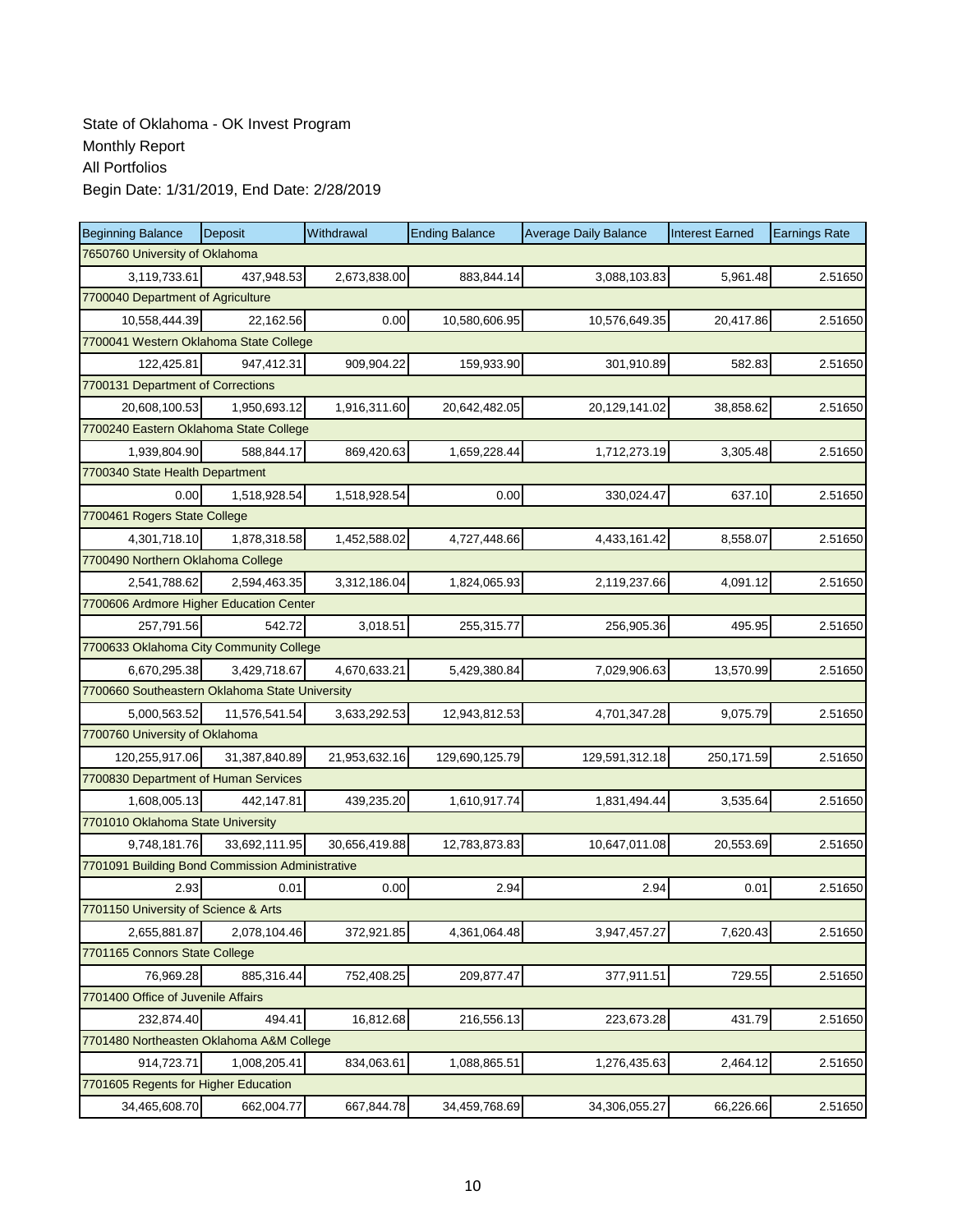| <b>Beginning Balance</b>                       | Deposit                                 | Withdrawal    | <b>Ending Balance</b> | <b>Average Daily Balance</b> | <b>Interest Earned</b> | <b>Earnings Rate</b> |  |  |  |  |
|------------------------------------------------|-----------------------------------------|---------------|-----------------------|------------------------------|------------------------|----------------------|--|--|--|--|
| 7701650 Department of Veteran Affairs          |                                         |               |                       |                              |                        |                      |  |  |  |  |
| 490,142.80                                     | 122,166.06                              | 184,452.80    | 427,856.06            | 507,230.69                   | 979.19                 | 2.51650              |  |  |  |  |
| 7701770 OUHSC                                  |                                         |               |                       |                              |                        |                      |  |  |  |  |
| 415,449,081.68                                 | 49,524,445.61                           | 39,560,445.71 | 425,413,081.58        | 428,930,269.95               | 828,035.20             | 2.51650              |  |  |  |  |
| 7701805 Department of Rehabilitation Services  |                                         |               |                       |                              |                        |                      |  |  |  |  |
| 171,343.94                                     | 15,245.07                               | 14,979.65     | 171,609.36            | 169,576.56                   | 327.36                 | 2.51650              |  |  |  |  |
|                                                | 7701865 Workers Compensation Commission |               |                       |                              |                        |                      |  |  |  |  |
| 6,894,556.43                                   | 14,418.54                               | 8,602.93      | 6,900,372.04          | 6,901,685.08                 | 13,323.47              | 2.51650              |  |  |  |  |
| 7702120 University of Central Oklahoma         |                                         |               |                       |                              |                        |                      |  |  |  |  |
| 25,588,962.54                                  | 4,356,580.96                            | 3,770,689.96  | 26,174,853.54         | 25,107,522.81                | 48,469.21              | 2.51650              |  |  |  |  |
| 7702650 Department of Veteran Affairs          |                                         |               |                       |                              |                        |                      |  |  |  |  |
| 370,387.18                                     | 120,652.32                              | 118,487.72    | 372,551.78            | 377,823.84                   | 729.38                 | 2.51650              |  |  |  |  |
| 7703650 Department of Veteran Affairs          |                                         |               |                       |                              |                        |                      |  |  |  |  |
| 430,236.26                                     | 133,031.23                              | 182,454.22    | 380,813.27            | 417,919.77                   | 806.78                 | 2.51650              |  |  |  |  |
| 7704120 University of Central Oklahoma         |                                         |               |                       |                              |                        |                      |  |  |  |  |
| 0.00                                           | 948,415.48                              | 919,380.08    | 29,035.40             | 410,497.66                   | 792.45                 | 2.51650              |  |  |  |  |
| 7704650 Department of Veteran Affairs          |                                         |               |                       |                              |                        |                      |  |  |  |  |
| 585.496.03                                     | 131,207.66                              | 239,523.93    | 477,179.76            | 579,745.35                   | 1,119.18               | 2.51650              |  |  |  |  |
| 7704865 Workers Compensation Commission        |                                         |               |                       |                              |                        |                      |  |  |  |  |
| 30,368.31                                      | 63.45                                   | 11,076.76     | 19,355.00             | 30,024.83                    | 57.96                  | 2.51650              |  |  |  |  |
| 7705505 Northwestern Oklahoma State University |                                         |               |                       |                              |                        |                      |  |  |  |  |
| 1,234,314.86                                   | 3,019,912.02                            | 3,612,054.95  | 642,171.93            | 2,119,917.34                 | 4,092.43               | 2.51650              |  |  |  |  |
| 7705650 Department of Veteran Affairs          |                                         |               |                       |                              |                        |                      |  |  |  |  |
| 244,006.60                                     | 94,647.39                               | 70,920.91     | 267,733.08            | 271,336.60                   | 523.81                 | 2.51650              |  |  |  |  |
| 7705675 Self Insurance Guaranty Fund           |                                         |               |                       |                              |                        |                      |  |  |  |  |
| 1,384,197.51                                   | 3,723.76                                | 9,941.36      | 1,377,979.91          | 1,381,001.15                 | 2,665.98               | 2.51650              |  |  |  |  |
| 7705865 Workers Compensation Commission        |                                         |               |                       |                              |                        |                      |  |  |  |  |
| 36,250.01                                      | 69.36                                   | 0.00          | 36,319.37             | 36,306.98                    | 70.09                  | 2.51650              |  |  |  |  |
| 7706452 CMHC, Rep payee account                |                                         |               |                       |                              |                        |                      |  |  |  |  |
| 621.90                                         | 1.30                                    | 0.00          | 623.20                | 622.97                       | 1.20                   | 2.51650              |  |  |  |  |
| 7706650 Department of Veteran Affairs          |                                         |               |                       |                              |                        |                      |  |  |  |  |
| 109,604.72                                     | 58,397.67                               | 62,426.57     | 105,575.82            | 107,978.61                   | 208.45                 | 2.51650              |  |  |  |  |
| 7706750 Tulsa Community College                |                                         |               |                       |                              |                        |                      |  |  |  |  |
| 423,167.23                                     | 395,381.54                              | 460,384.62    | 358,164.15            | 464,080.58                   | 895.89                 | 2.51650              |  |  |  |  |
| 7706865 OK Workers Comp Commission             |                                         |               |                       |                              |                        |                      |  |  |  |  |
| 326,506.60                                     | 682.22                                  | 0.00          | 327,188.82            | 327,067.00                   | 631.39                 | 2.51650              |  |  |  |  |
| 7707452 CMHC, Rep payee account                |                                         |               |                       |                              |                        |                      |  |  |  |  |
| 80,777.38                                      | 29,854.28                               | 27,871.54     | 82,760.12             | 91,666.95                    | 176.96                 | 2.51650              |  |  |  |  |
| 7707605 Regents for Higher Education           |                                         |               |                       |                              |                        |                      |  |  |  |  |
| 1,912,977.65                                   | 2,012,288.43                            | 2,900,579.07  | 1,024,687.01          | 1,895,475.85                 | 3,659.15               | 2.51650              |  |  |  |  |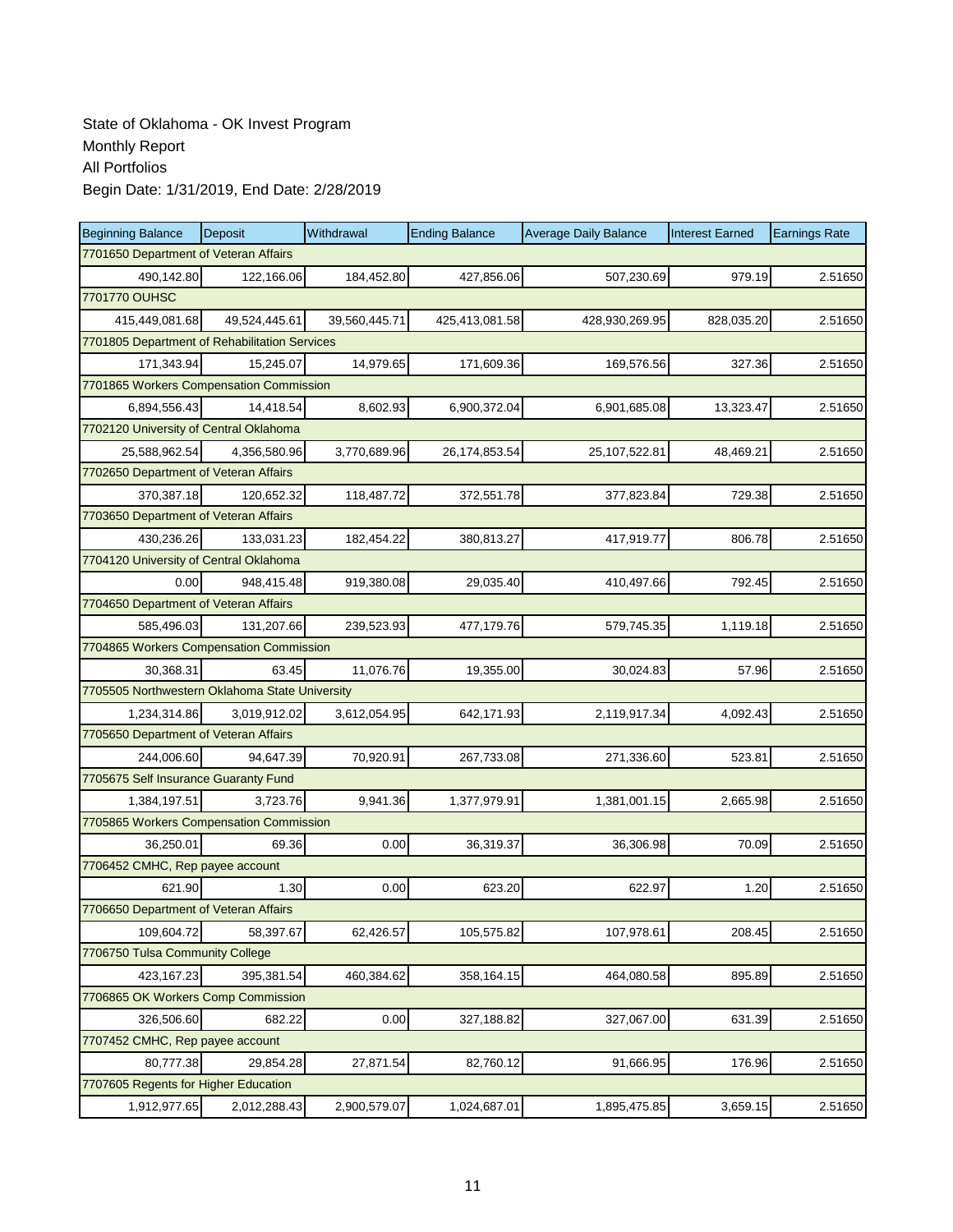| <b>Beginning Balance</b>                     | <b>Deposit</b> | Withdrawal   | <b>Ending Balance</b> | <b>Average Daily Balance</b> | <b>Interest Earned</b> | <b>Earnings Rate</b> |  |  |  |
|----------------------------------------------|----------------|--------------|-----------------------|------------------------------|------------------------|----------------------|--|--|--|
| 7707650 Department of Veteran Affairs        |                |              |                       |                              |                        |                      |  |  |  |
| 295,040.55                                   | 74,918.42      | 81,454.48    | 288,504.49            | 306,754.87                   | 592.18                 | 2.51650              |  |  |  |
| 7707865 OK Workers Comp Commission           |                |              |                       |                              |                        |                      |  |  |  |
| 71,596.75                                    | 149.60         | 0.00         | 71,746.35             | 71,719.64                    | 138.45                 | 2.51650              |  |  |  |
| 7708108 Carl Albert State College            |                |              |                       |                              |                        |                      |  |  |  |
| 6,186,856.01                                 | 2,803,711.70   | 2,655,350.78 | 6,335,216.93          | 5,692,075.72                 | 10,988.36              | 2.51650              |  |  |  |
| 7708605 Regents for Higher Education         |                |              |                       |                              |                        |                      |  |  |  |
| 30,353.51                                    | 70.30          | 4,641.67     | 25,782.14             | 30,079.71                    | 58.07                  | 2.51650              |  |  |  |
| 7709605 Regents for Higher Education         |                |              |                       |                              |                        |                      |  |  |  |
| 2,994,166.13                                 | 113,581.03     | 1,414,025.00 | 1,693,722.16          | 2,280,415.48                 | 4,402.26               | 2.51650              |  |  |  |
| 7710350 Oklahoma Historical Society          |                |              |                       |                              |                        |                      |  |  |  |
| 1,231,421.27                                 | 2,573.01       | 0.00         | 1,233,994.28          | 1,233,534.81                 | 2,381.30               | 2.51650              |  |  |  |
| 7710452 Oklahoma Department of Mental Health |                |              |                       |                              |                        |                      |  |  |  |
| 936,909.70                                   | 3,026.04       | 3,594.15     | 936,341.59            | 936,970.79                   | 1,808.79               | 2.51650              |  |  |  |
| 7710605 Regents for Higher Education         |                |              |                       |                              |                        |                      |  |  |  |
| 2,084,347.53                                 | 41,187.02      | 425,766.00   | 1,699,768.55          | 1,828,620.33                 | 3,530.09               | 2.51650              |  |  |  |
| 7711185 Corporation Commission               |                |              |                       |                              |                        |                      |  |  |  |
| 73,517,068.62                                | 2,089,418.66   | 1,460,947.64 | 74,145,539.64         | 72,456,616.03                | 139,875.02             | 2.51650              |  |  |  |
| 7711420 Langston University                  |                |              |                       |                              |                        |                      |  |  |  |
| 9,919,028.42                                 | 319,345.93     | 974,053.91   | 9,264,320.44          | 9,524,499.91                 | 18,386.72              | 2.51650              |  |  |  |
| 7711452 Griffin Memorial Hospital Rep Payee  |                |              |                       |                              |                        |                      |  |  |  |
| 42,876.56                                    | 558.67         | 169.17       | 43,266.06             | 42,864.23                    | 82.75                  | 2.51650              |  |  |  |
| 7711605 Regents for Higher Education         |                |              |                       |                              |                        |                      |  |  |  |
| 807,478.87                                   | 1,687.20       | 23,700.00    | 785,466.07            | 800,400.50                   | 1,545.15               | 2.51650              |  |  |  |
| 7712605 Regents for Higher Education         |                |              |                       |                              |                        |                      |  |  |  |
| 145,551.61                                   | 299.44         | 165.00       | 145,686.05            | 145,771.86                   | 281.41                 | 2.51650              |  |  |  |
| 7713605 Regents for Higher Education         |                |              |                       |                              |                        |                      |  |  |  |
| 27,597,386.95                                | 47,307.85      | 0.00         | 27,644,694.80         | 27,636,246.97                | 53,350.83              | 2.51650              |  |  |  |
| 7714605 Regents for Higher Education         |                |              |                       |                              |                        |                      |  |  |  |
| 11,324,714.81                                | 134,033.00     | 54,404.28    | 11,404,343.53         | 11,375,331.33                | 21,959.69              | 2.51650              |  |  |  |
| 7715605 Regents for Higher Education         |                |              |                       |                              |                        |                      |  |  |  |
| 468,002.97                                   | 977.87         | 0.00         | 468,980.84            | 468,806.22                   | 905.01                 | 2.51650              |  |  |  |
| 7718605 Regents for Higher Education         |                |              |                       |                              |                        |                      |  |  |  |
| 4,620,359.53                                 | 1.031.910.60   | 990,270.80   | 4,661,999.33          | 4,698,049.74                 | 9,069.42               | 2.51650              |  |  |  |
| 7719605 Regents for Higher Education         |                |              |                       |                              |                        |                      |  |  |  |
| 35,387.29                                    | 93.94          | 0.00         | 35,481.23             | 35,463.74                    | 68.46                  | 2.51650              |  |  |  |
| 7723623 Seminole State College               |                |              |                       |                              |                        |                      |  |  |  |
| 105,917.21                                   | 780,133.61     | 306,806.85   | 579,243.97            | 367,880.63                   | 710.18                 | 2.51650              |  |  |  |
| 7725100 Cameron University                   |                |              |                       |                              |                        |                      |  |  |  |
| 3,074,445.84                                 | 1,497,991.62   | 552,808.20   | 4,019,629.26          | 3,724,704.68                 | 7,190.41               | 2.51650              |  |  |  |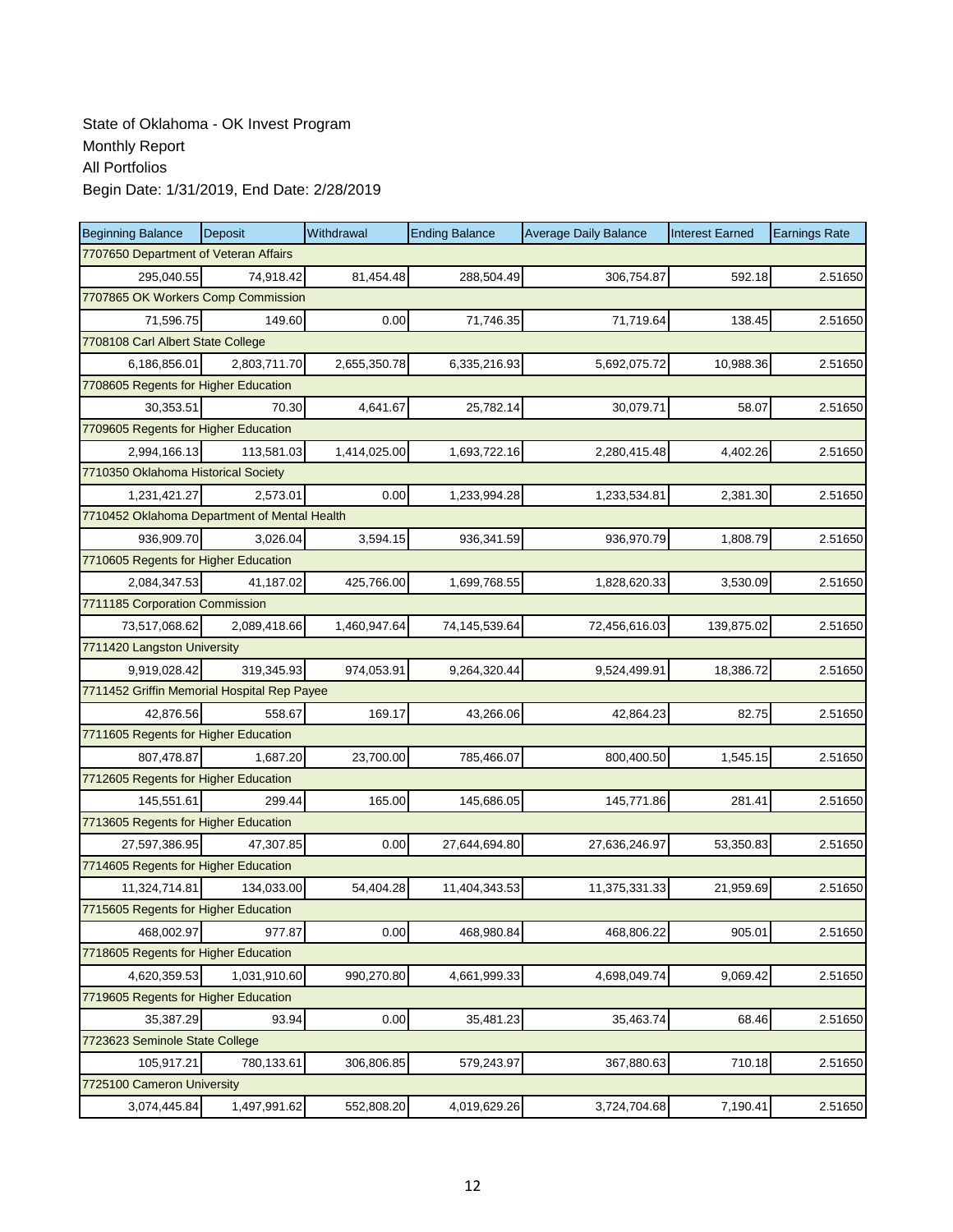| <b>Beginning Balance</b>                       | Deposit      | Withdrawal    | <b>Ending Balance</b> | <b>Average Daily Balance</b> | <b>Interest Earned</b> | <b>Earnings Rate</b> |  |  |  |  |
|------------------------------------------------|--------------|---------------|-----------------------|------------------------------|------------------------|----------------------|--|--|--|--|
| 7730230 East Central University                |              |               |                       |                              |                        |                      |  |  |  |  |
| 13.949.067.46                                  | 4,469,579.71 | 5,201,757.20  | 13,216,889.97         | 13,996,334.69                | 27,019.44              | 2.51650              |  |  |  |  |
| 7730830 Department of Human Services           |              |               |                       |                              |                        |                      |  |  |  |  |
| 151,420.19                                     | 7,159.44     | 0.00          | 158,579.63            | 157,613.55                   | 304.27                 | 2.51650              |  |  |  |  |
| 7740605 Regents for Higher Education           |              |               |                       |                              |                        |                      |  |  |  |  |
| 17,087,481.12                                  | 3,441,992.73 | 4,557,320.45  | 15,972,153.40         | 16,635,895.59                | 32,115.03              | 2.51650              |  |  |  |  |
| 7741241 Redlands Community College             |              |               |                       |                              |                        |                      |  |  |  |  |
| 1,123,536.69                                   | 221,333.93   | 283,314.21    | 1,061,556.41          | 1,052,374.07                 | 2,031.57               | 2.51650              |  |  |  |  |
| 7745605 Regents for Higher Education           |              |               |                       |                              |                        |                      |  |  |  |  |
| 853,780.41                                     | 56,338.64    | 733,000.00    | 177,119.05            | 571,606.86                   | 1,103.47               | 2.51650              |  |  |  |  |
| 7747470 Murray State College                   |              |               |                       |                              |                        |                      |  |  |  |  |
| 1,380,850.42                                   | 2,216,376.13 | 2,687,784.82  | 909,441.73            | 2,011,146.80                 | 3,882.45               | 2.51650              |  |  |  |  |
| 7750350 Oklahoma Historical Society            |              |               |                       |                              |                        |                      |  |  |  |  |
| 1,062,437.60                                   | 2,234.65     | 27,992.11     | 1,036,680.14          | 1,047,358.80                 | 2,021.89               | 2.51650              |  |  |  |  |
| 7750531 Rose State College                     |              |               |                       |                              |                        |                      |  |  |  |  |
| 12,676,938.22                                  | 1,334,107.85 | 3,355,311.32  | 10,655,734.75         | 11,786,249.83                | 22,752.95              | 2.51650              |  |  |  |  |
| 7751485 Northeastern State University          |              |               |                       |                              |                        |                      |  |  |  |  |
| 16,241,837.96                                  | 4,017,229.93 | 3,452,166.20  | 16,806,901.69         | 15,194,790.75                | 29,333.02              | 2.51650              |  |  |  |  |
| 7752485 Northeastern State University          |              |               |                       |                              |                        |                      |  |  |  |  |
| 2,663,918.38                                   | 5,562.87     | 0.00          | 2,669,481.25          | 2,668,487.88                 | 5,151.42               | 2.51650              |  |  |  |  |
| 7765665 Southwestern Oklahoma State University |              |               |                       |                              |                        |                      |  |  |  |  |
| 10,573,281.27                                  | 8,139,582.90 | 14,047,126.07 | 4,665,738.10          | 7,040,736.21                 | 13,591.90              | 2.51650              |  |  |  |  |
| 7790041 Western Oklahoma State University      |              |               |                       |                              |                        |                      |  |  |  |  |
| 78,339.43                                      | 46,823.22    | 68,776.32     | 56,386.33             | 51,537.33                    | 99.49                  | 2.51650              |  |  |  |  |
| 7790120 University of Central Oklahoma         |              |               |                       |                              |                        |                      |  |  |  |  |
| 0.00                                           | 2,903.47     | 2,903.47      | 0.00                  | 1,970.21                     | 3.80                   | 2.51650              |  |  |  |  |
| 7790230 East Central University                |              |               |                       |                              |                        |                      |  |  |  |  |
| 536,031.03                                     | 250,972.52   | 353,693.77    | 433,309.78            | 388,830.06                   | 750.62                 | 2.51650              |  |  |  |  |
| 7790241 Redlands Community College             |              |               |                       |                              |                        |                      |  |  |  |  |
| 137,113.85                                     | 376.15       | 74,633.42     | 62,856.58             | 109,700.22                   | 211.77                 | 2.51650              |  |  |  |  |
| 7790470 Murray State College                   |              |               |                       |                              |                        |                      |  |  |  |  |
| 6,286.17                                       | 101,994.21   | 103,484.52    | 4,795.86              | 35,334.04                    | 68.21                  | 2.51650              |  |  |  |  |
| 7790485 Northeastern State University          |              |               |                       |                              |                        |                      |  |  |  |  |
| 1,638,460.88                                   | 511,703.88   | 504,656.74    | 1,645,508.02          | 1,563,828.86                 | 3,018.92               | 2.51650              |  |  |  |  |
| 7790490 Northern Oklahoma College              |              |               |                       |                              |                        |                      |  |  |  |  |
| 543,435.74                                     | 201,598.84   | 139,391.03    | 605,643.55            | 679,425.61                   | 1,311.61               | 2.51650              |  |  |  |  |
| 7790660 Southeastern State University          |              |               |                       |                              |                        |                      |  |  |  |  |
| 320,137.02                                     | 135,195.43   | 139,441.71    | 315,890.74            | 257,219.52                   | 496.55                 | 2.51650              |  |  |  |  |
| 7790665 Southwestern Oklahoma State University |              |               |                       |                              |                        |                      |  |  |  |  |
| 689,800.54                                     | 364,354.30   | 268,375.84    | 785,779.00            | 1,026,719.39                 | 1,982.05               | 2.51650              |  |  |  |  |